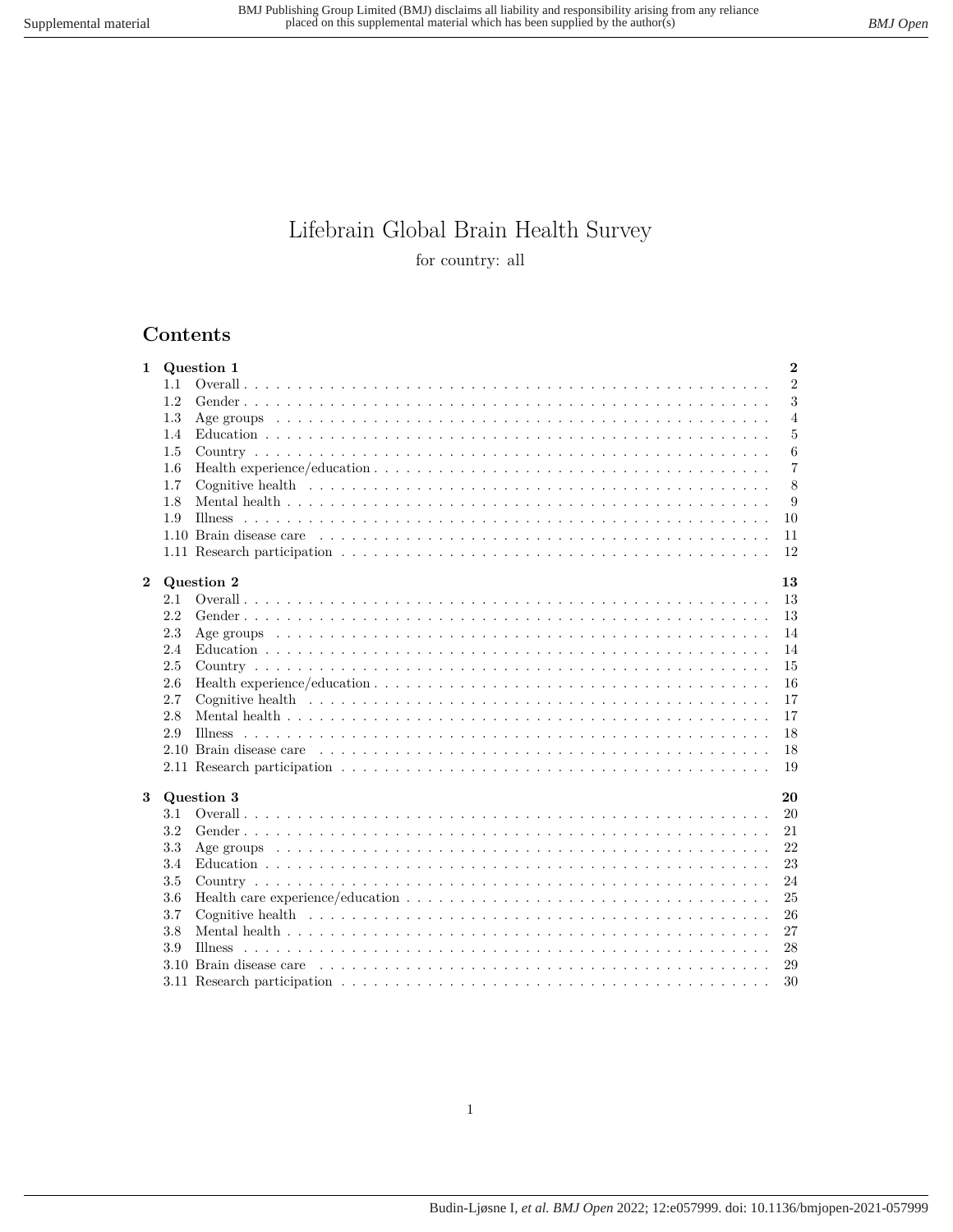## <span id="page-1-1"></span><span id="page-1-0"></span>**1 Question 1**

#### **1.1 Overall**

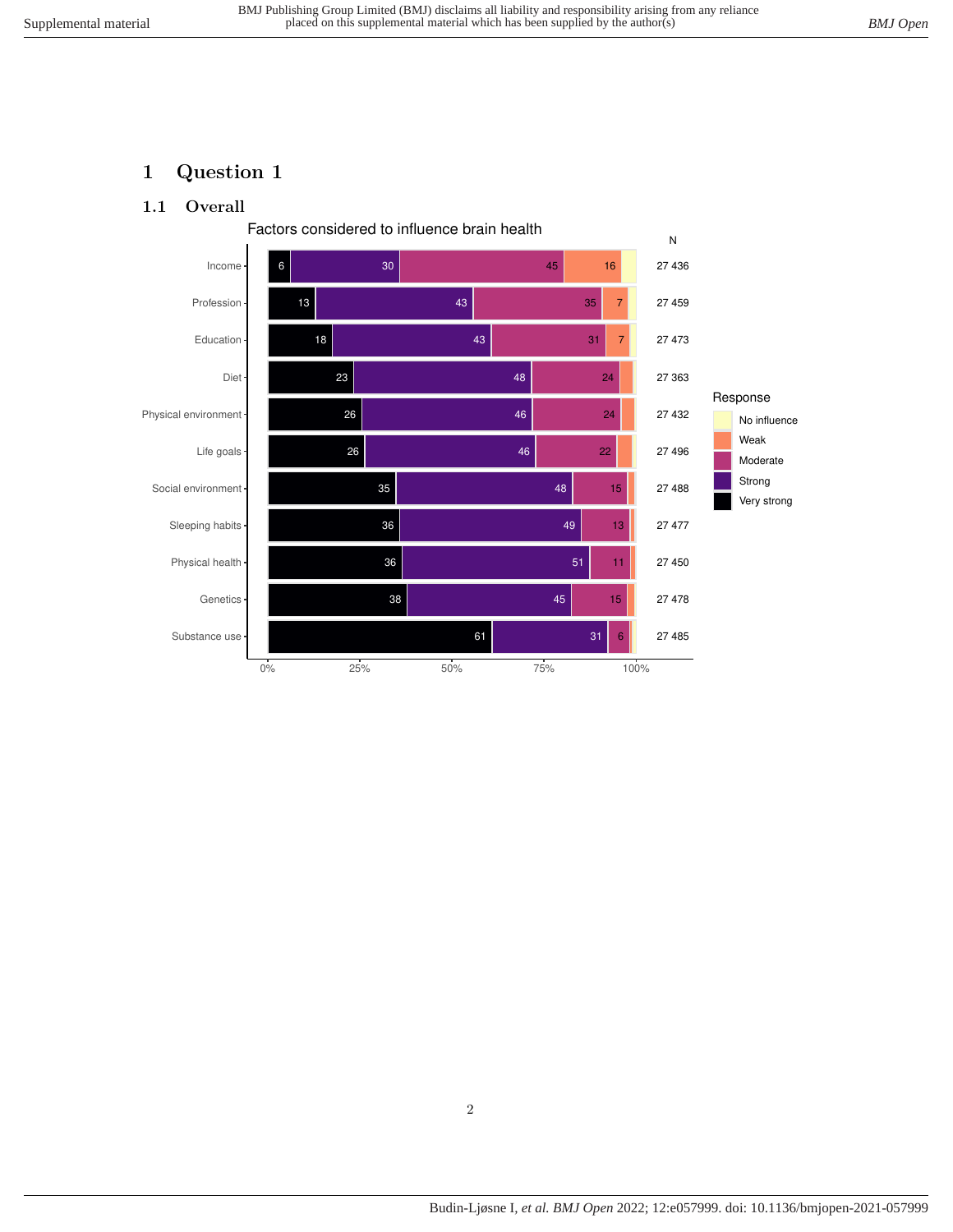## <span id="page-2-0"></span>**1.2 Gender**

Factors considered to influence brain health

#### by gender



Question 1 asked respondents to rate on a 5–level likert–scale how strongly different life periods influence brain health. Here divided<br>by respondent gender. Categories with less than 20% of the responses do not have perce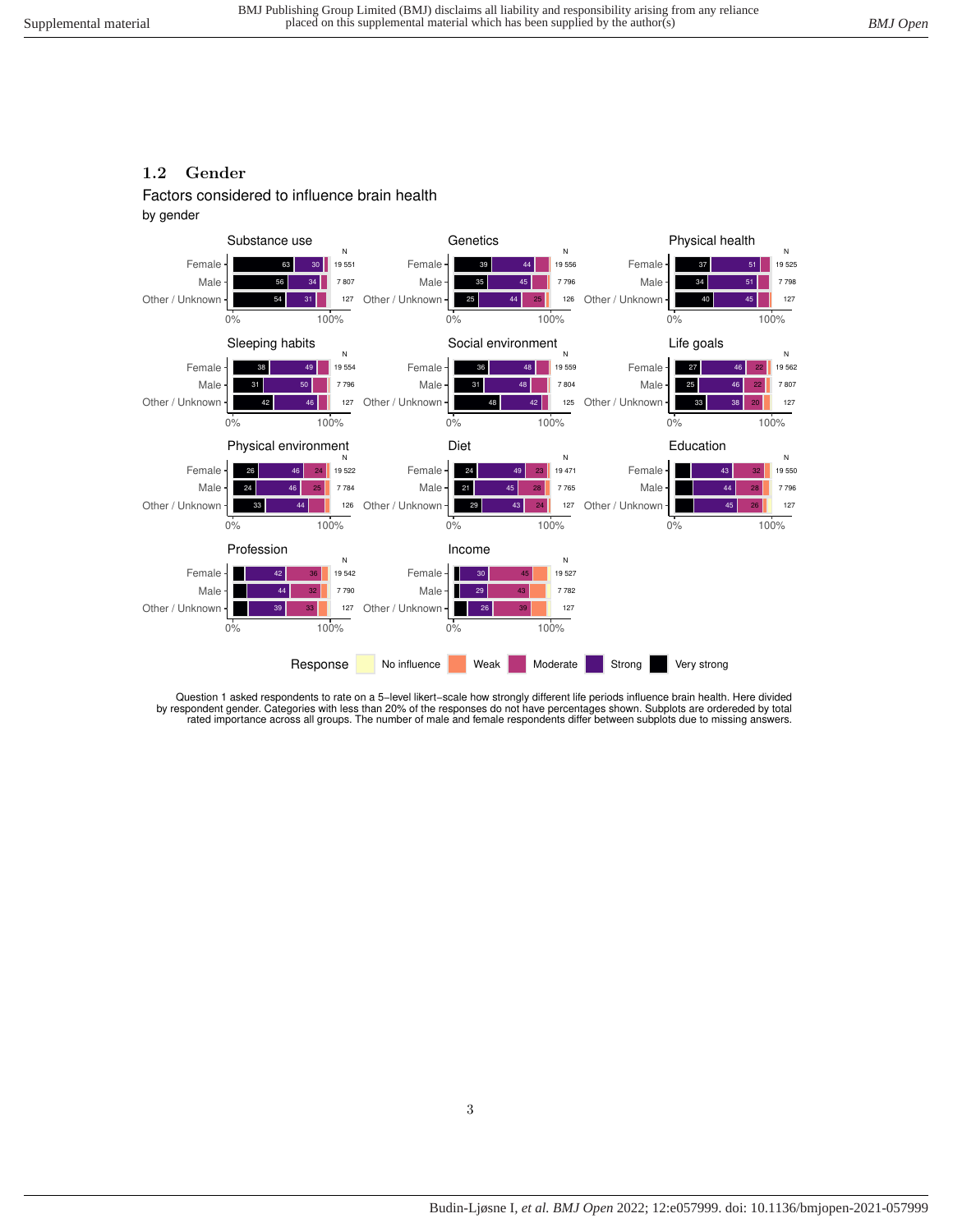#### <span id="page-3-0"></span>**1.3 Age groups**

Factors considered to influence brain health

by age groups



Question 1 asked respondents to rate on a 5−level likert−scale how strongly different life periods influence brain health. Here divided by respondent age group. Categories with less than 20% of the responses do not have percentages shown. Subplots are ordered by total rated importance across all groups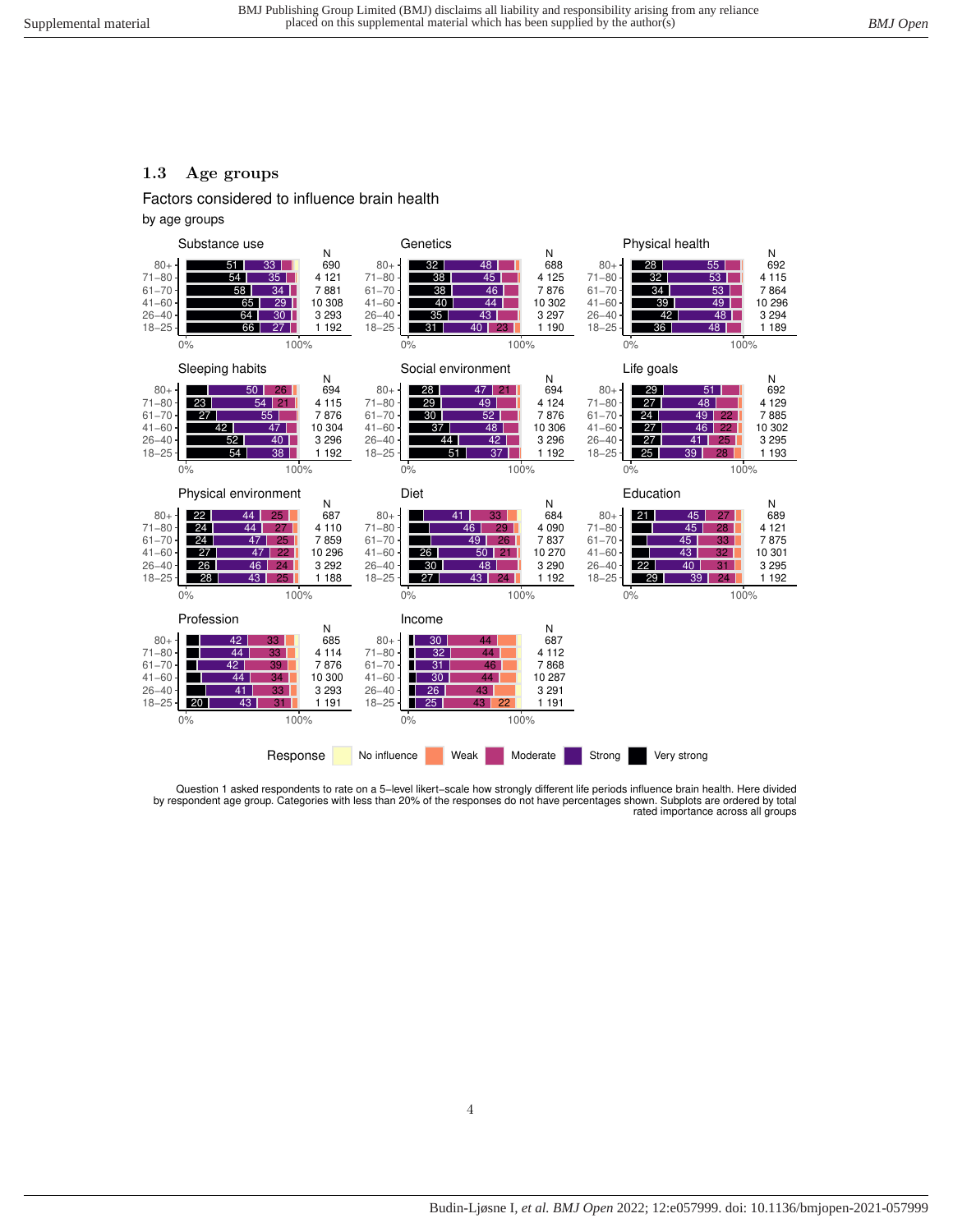## <span id="page-4-0"></span>**1.4 Education**

Factors considered to influence brain health

by educational level



Question 1 asked respondents to rate on a 5−level likert−scale how strongly different life periods influence brain health. Here divided by respondent self−reported education level. Categories with less than 20% of the responses do not have percentages shown. Subplots are ordered by total rated importance across all groups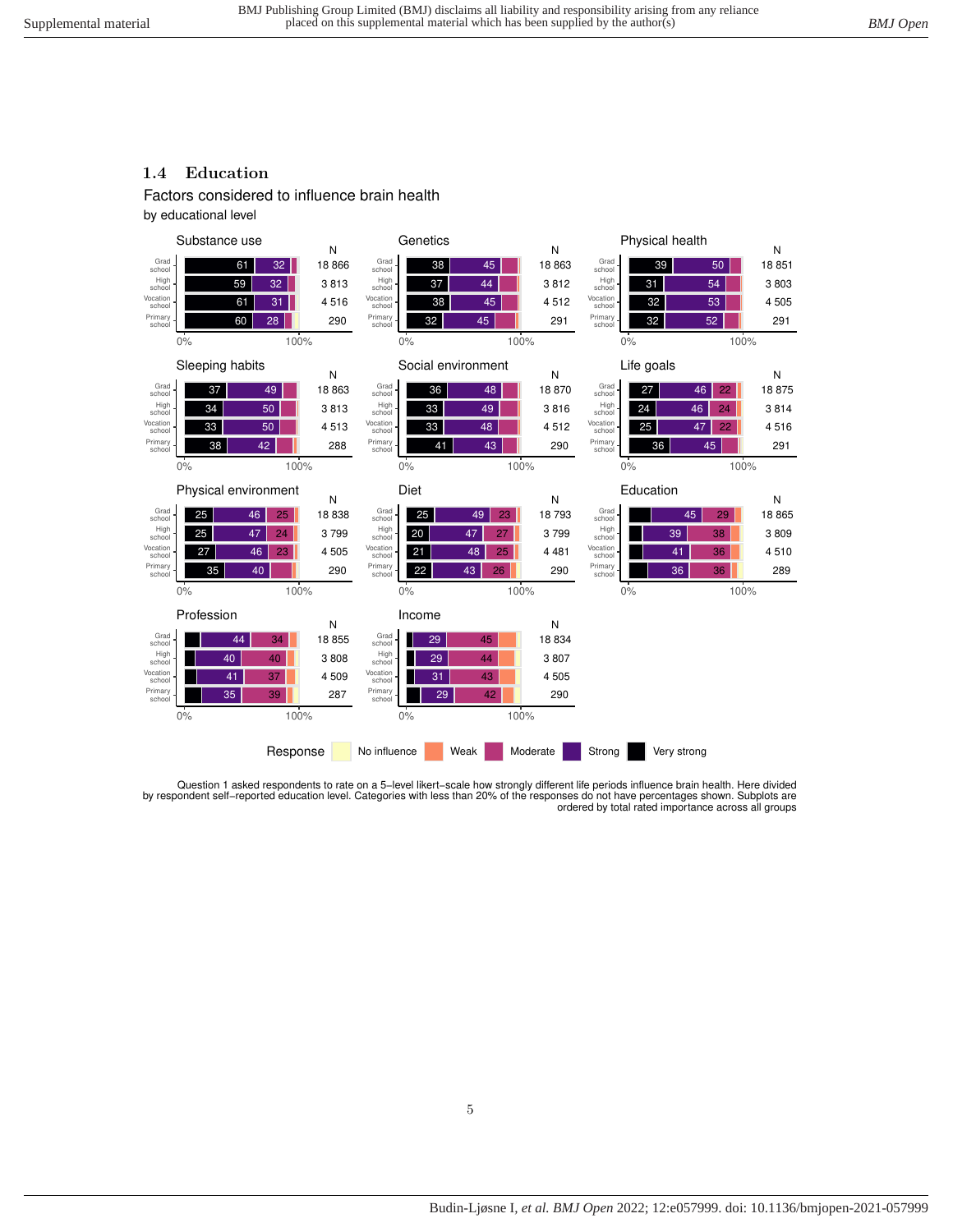### <span id="page-5-0"></span>**1.5 Country**

#### Factors considered to influence brain health

by country of residence



Question 1 asked respondents to rate on a 5−level likert−scale how strongly different life periods influence brain health. Here divided by respondent self−reported country of residence, showing the 7 with the most responses while all other countries are represented in 'Other'. Categories with less than 20% of the responses do not have percentages shown. Subplots are ordered by total rated importance across all groups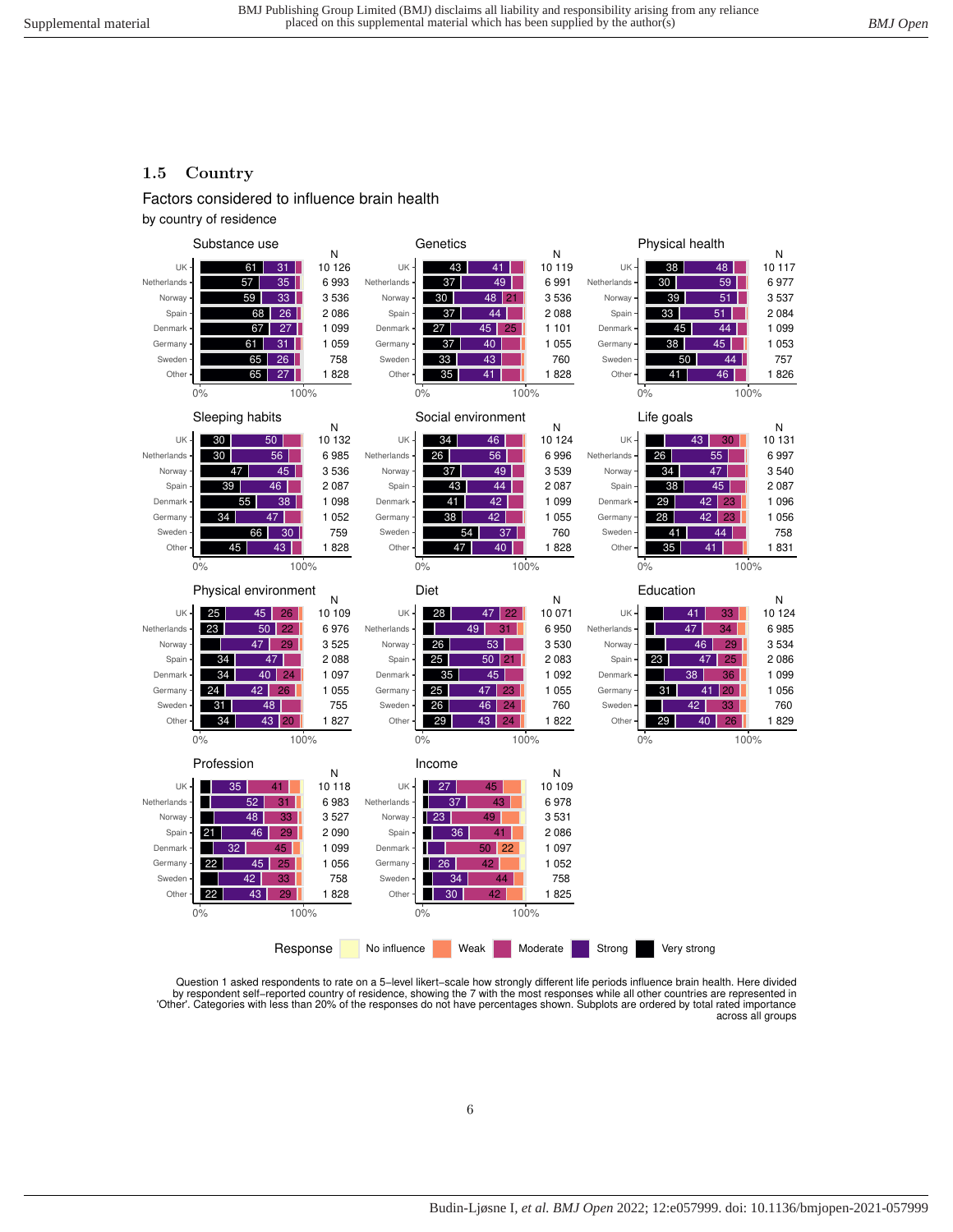## <span id="page-6-0"></span>**1.6 Health experience/education**

By reported education or work experience in health care Factors considered to influence brain health



Question 1 asked respondents to rate on a 5−level likert−scale how strongly different life periods influence brain health. Here divided by having education or work experience in health care. Categories with less than 20% of the responses do not have percentages shown.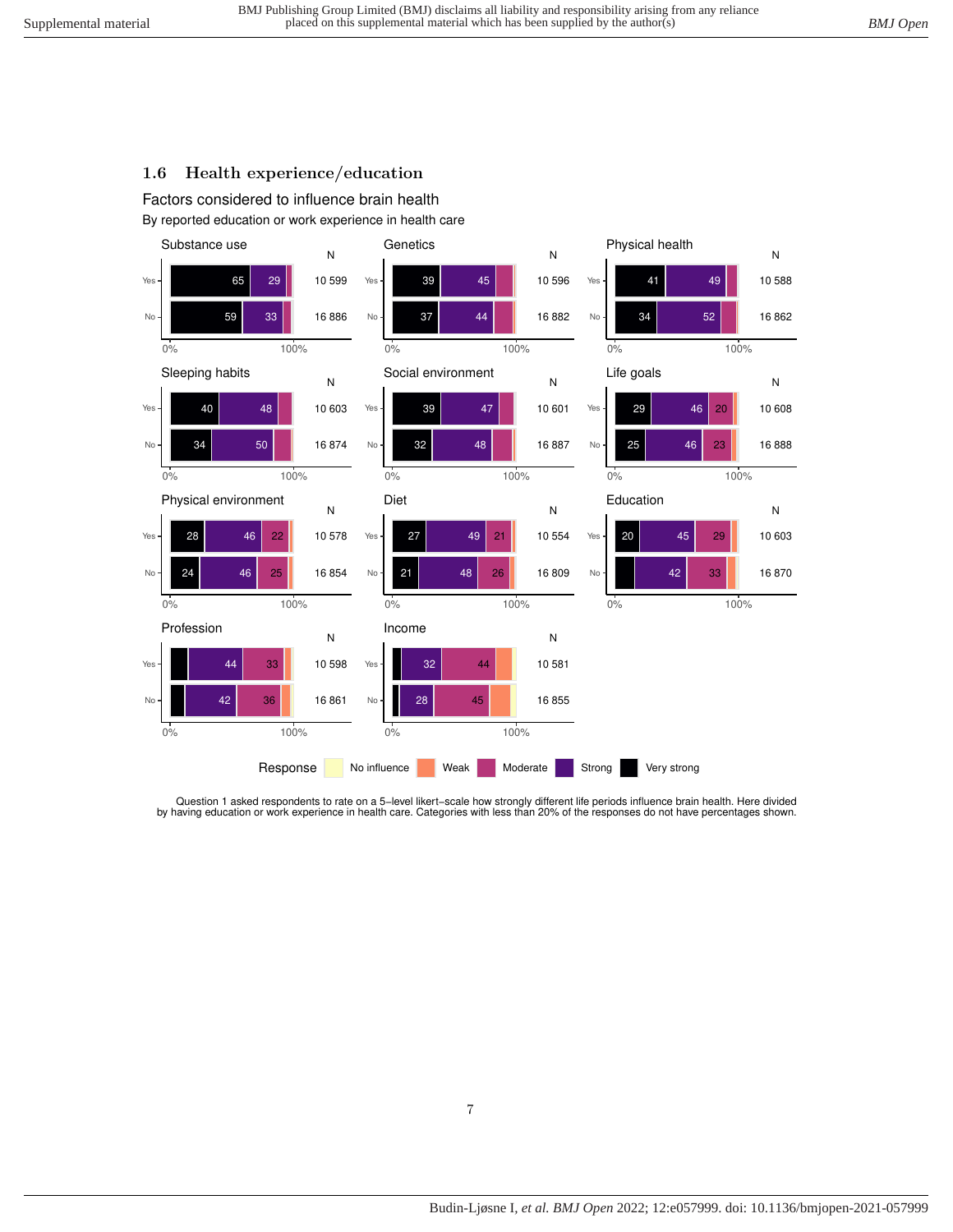## <span id="page-7-0"></span>**1.7 Cognitive health**

Factors considered to influence brain health

by self−reported rating of cognitive health



Question 1 asked respondents to rate on a 5−level likert−scale how strongly different life periods influence brain health. Here divided by self−reported rating of cognitive health. Categories with less than 20% of the responses do not have percentages shown.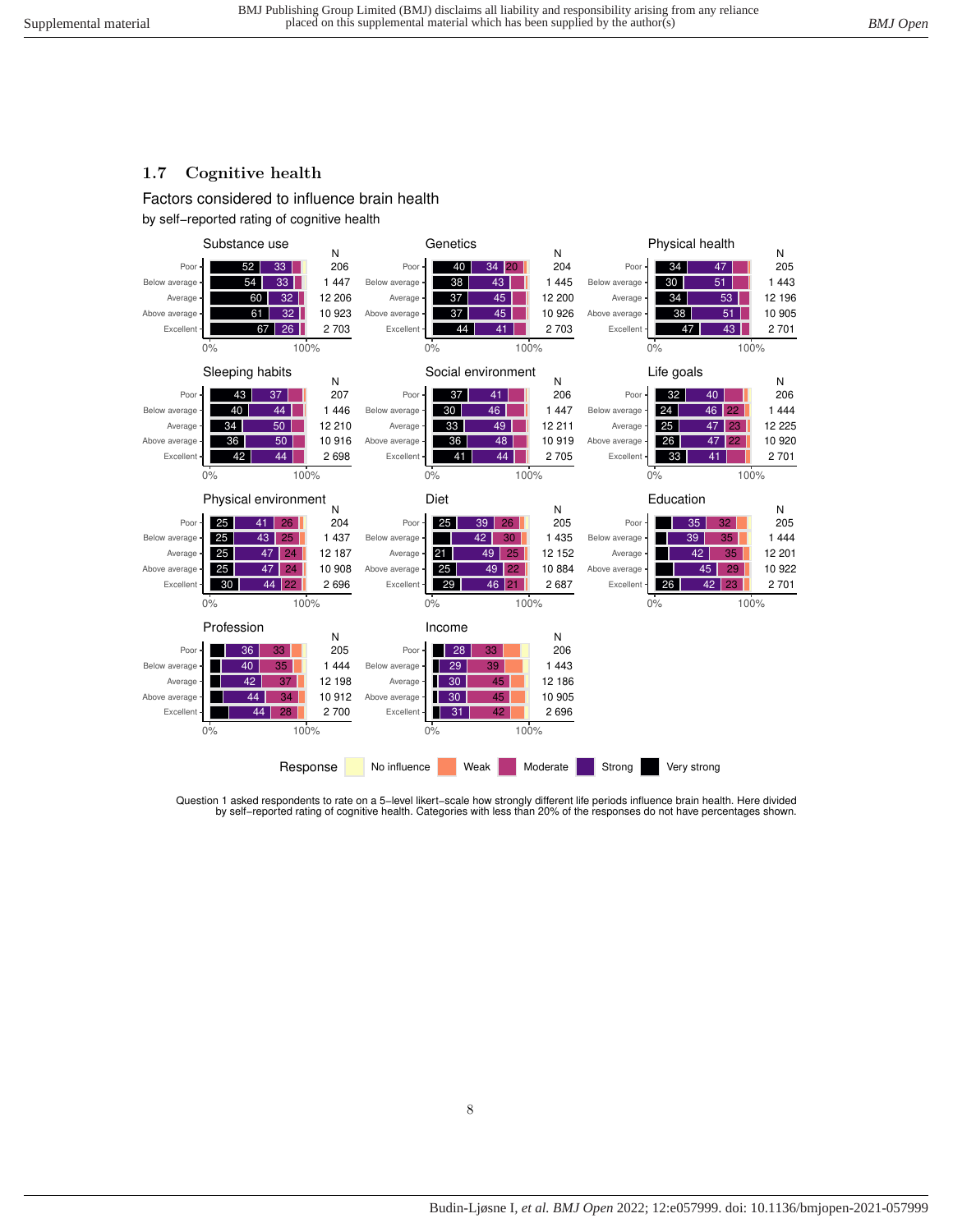# <span id="page-8-0"></span>**1.8 Mental health**

Factors considered to influence brain health

by self−reported rating of mental health



Question 1 asked respondents to rate on a 5–level likert–scale how strongly different life periods influence brain health. Here divided<br>.by self–reported rating of mental health. Categories with less than 20% of the respon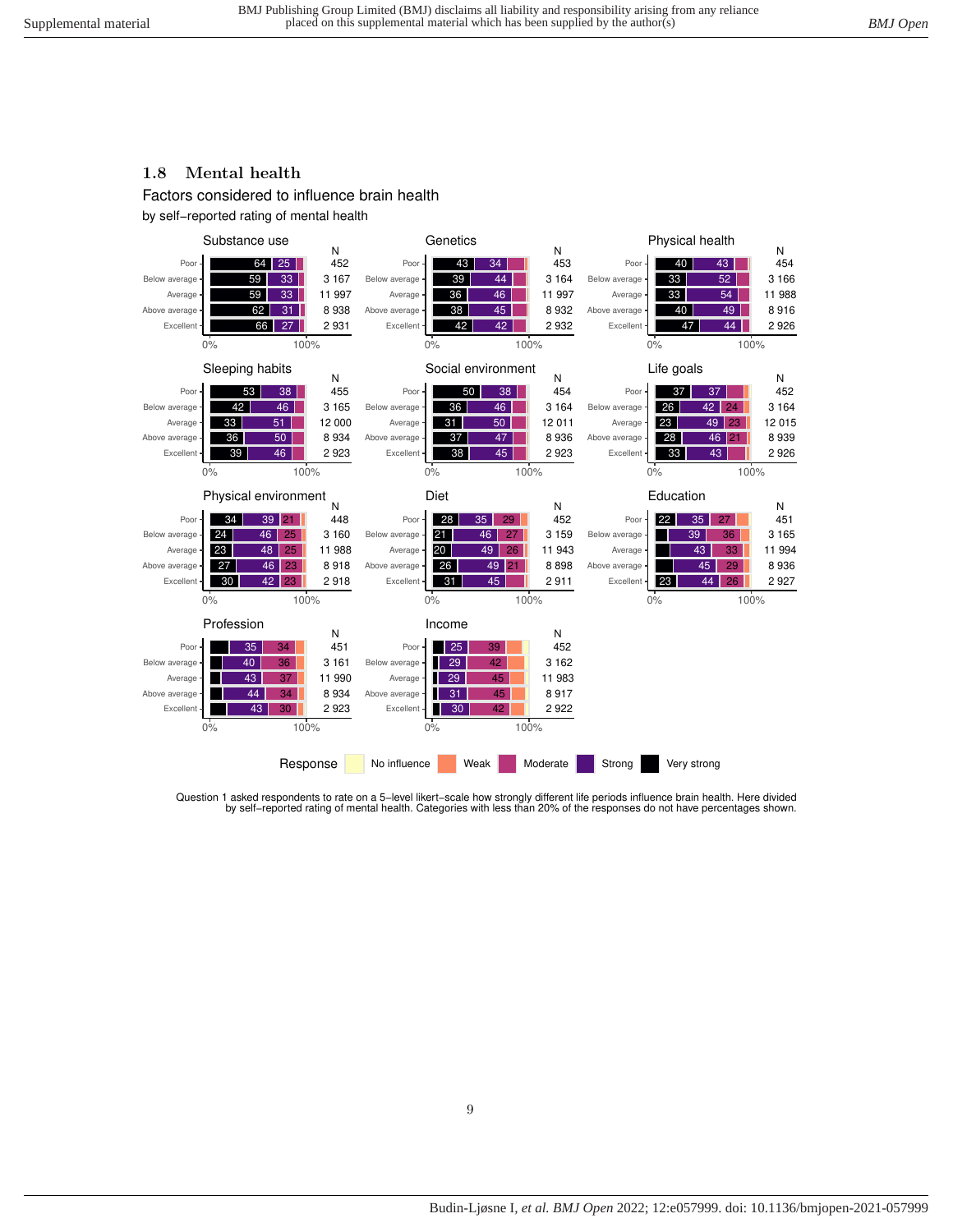## <span id="page-9-0"></span>**1.9 Illness**

Factors considered to influence brain health

by experience of long−standing illness, disability, or health problem



Question 1 asked respondents to rate on a 5−level likert−scale how strongly different life periods influence brain health. Here divided whether they had experience with long−standing illness, disability, or health problem. Categories with less than 20% of the responses do not have percentages shown.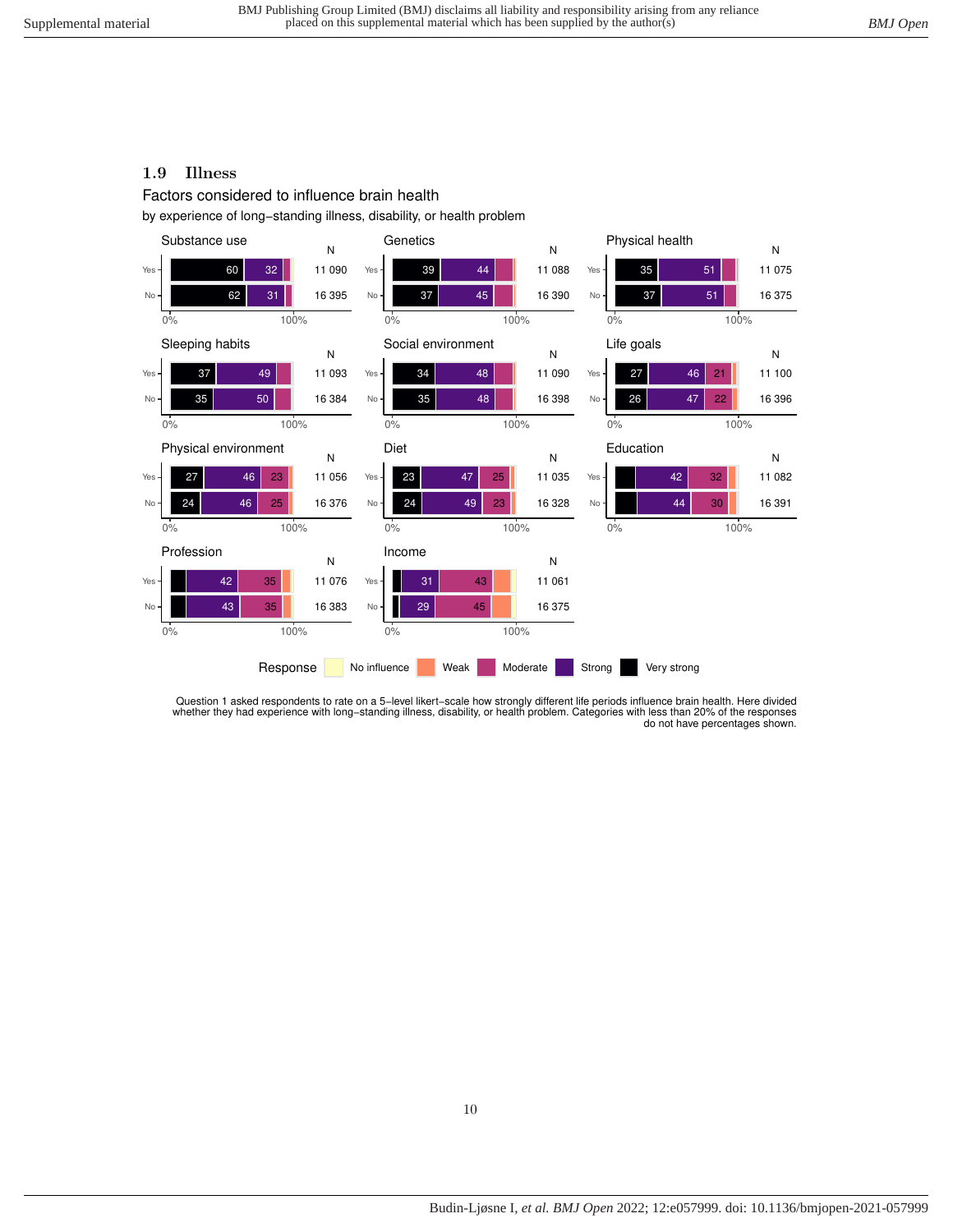#### <span id="page-10-0"></span>**1.10 Brain disease care**

Factors considered to influence brain health

by experience of taking care of family member with brain disease



Question 1 asked respondents to rate on a 5−level likert−scale how strongly different life periods influence brain health. Here divided whether they had experience with looking after a member of family with brain disease. Categories with less than 20% of the responses do not have percentages shown.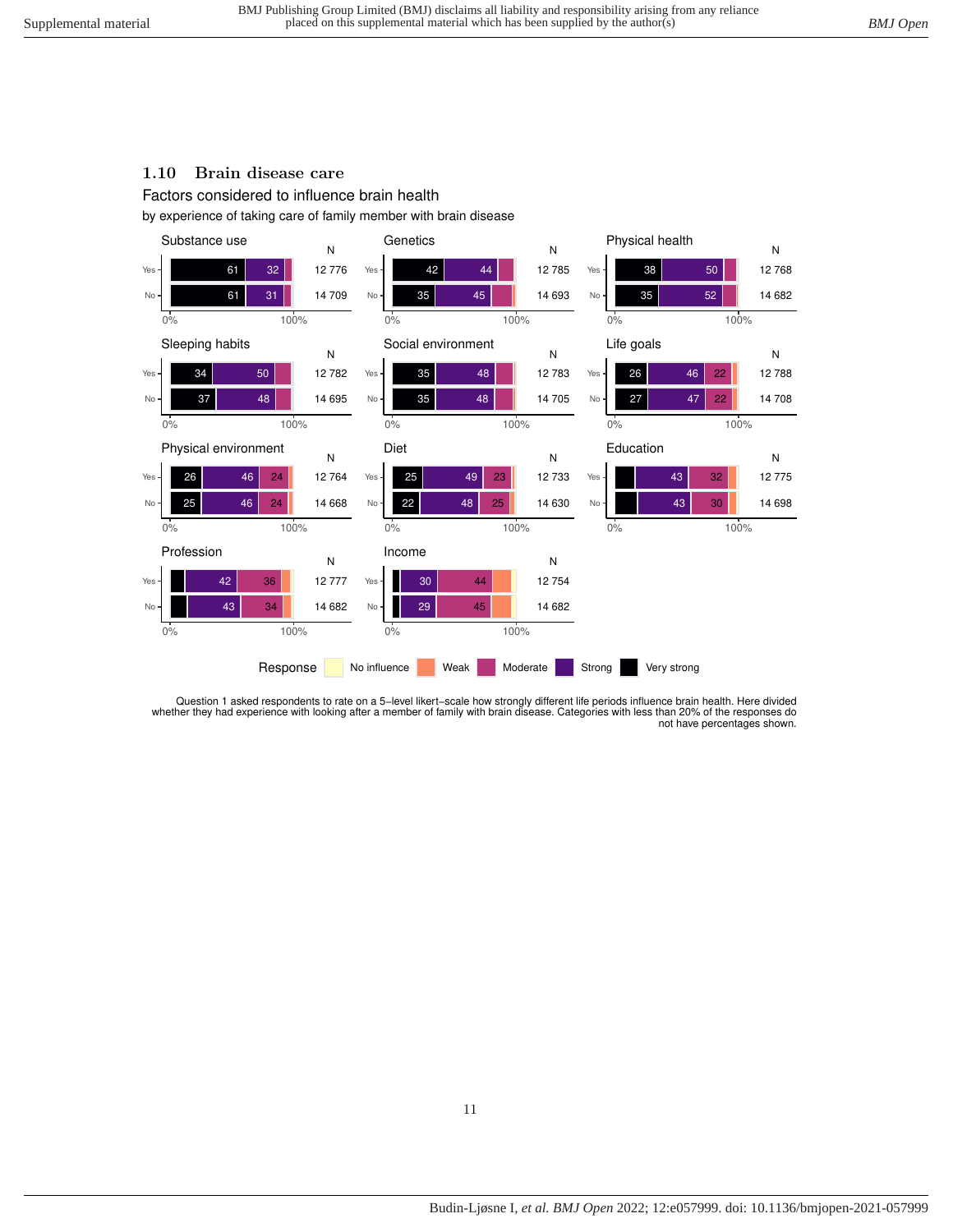## <span id="page-11-0"></span>**1.11 Research participation**

By experience of brain research participation Factors considered to influence brain health



Question 1 asked respondents to rate on a 5-level likert-scale how strongly different life periods influence brain health. Here divided<br>whether they have participated in brain research projects. Categories with less than 2 shown.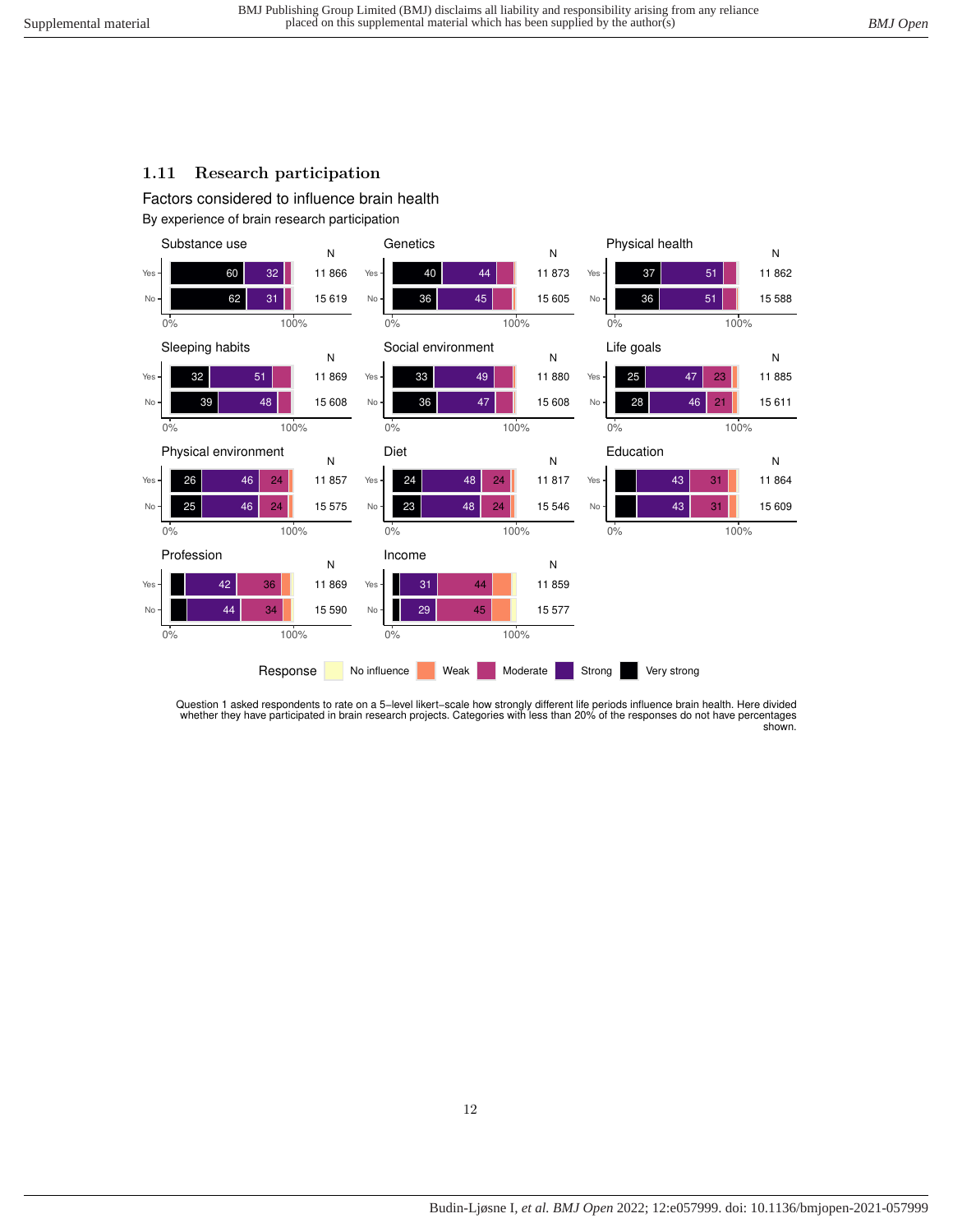# <span id="page-12-1"></span><span id="page-12-0"></span>**2 Question 2**

## **2.1 Overall**



#### <span id="page-12-2"></span>**2.2 Gender**





Question 2 asked respondents to rate on a 4…level scale at which life stages it is important to look after one's brain health. In the<br>womb (before birth); Childhood (0–12 years); Adolescence (13–18 years); Young adulthood age (over 65 years) Here divided by respondent gender. Categories with less than 20% of the responses do not have percentages shown.<br>Subplots are ordereded by total rated importance across all groups. The number of male an due to missing answers.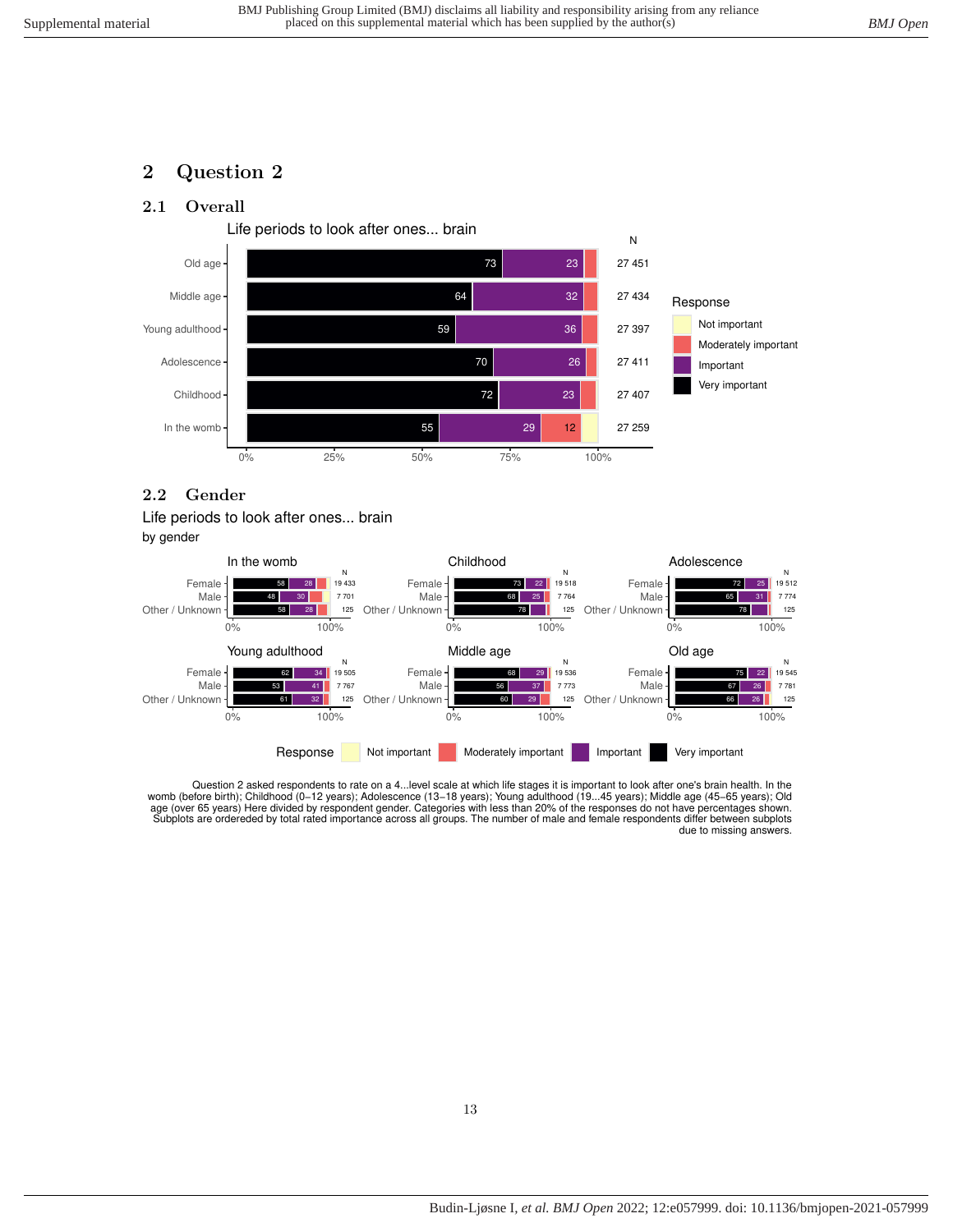## <span id="page-13-0"></span>**2.3 Age groups**

Life periods to look after ones... brain

by age groups



Question 2 asked respondents to rate on a 4…level scale at which life stages it is important to look after one's brain health. In the<br>womb (before birth); Childhood (0–12 years); Adolescence (13–18 years); Young adulthood age (over 65 years) Here divided by respondent age group. Categories with less than 20% of the responses do not have percentages shown. Subplots are ordered by total rated importance across all groups

#### <span id="page-13-1"></span>**2.4 Education**

Life periods to look after ones... brain

by educational level



Question 2 asked respondents to rate on a 4…level scale at which life stages it is important to look after one's brain health. In the<br>womb (before birth); Childhood (0–12 years); Adolescence (13–18 years); Young adulthood have percentages shown. Subplots are ordered by total rated importance across all groups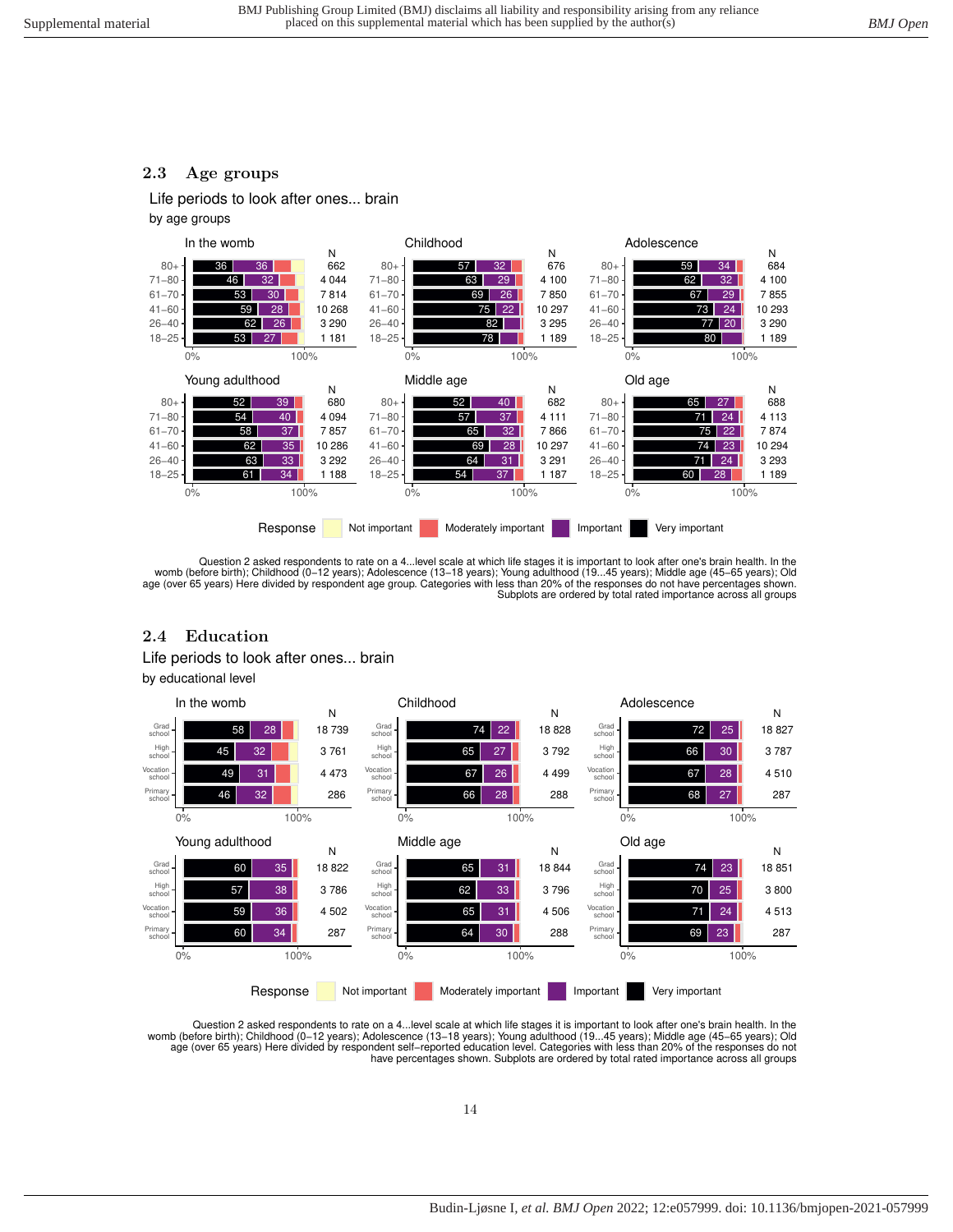#### <span id="page-14-0"></span>**2.5 Country**

Life periods to look after ones... brain

by country of residence



Question 2 asked respondents to rate on a 4…level scale at which life stages it is important to look after one's brain health. In the<br>womb (before birth); Childhood (0–12 years); Adolescence (13–18 years); Young adulthood age (over 65 years) Here divided by respondent self−reported country of residence, showing the 7 with the most responses while all other countries are represented in 'Other'. Categories with less than 20% of the responses do not have percentages shown. Subplots are ordered by total rated importance across all groups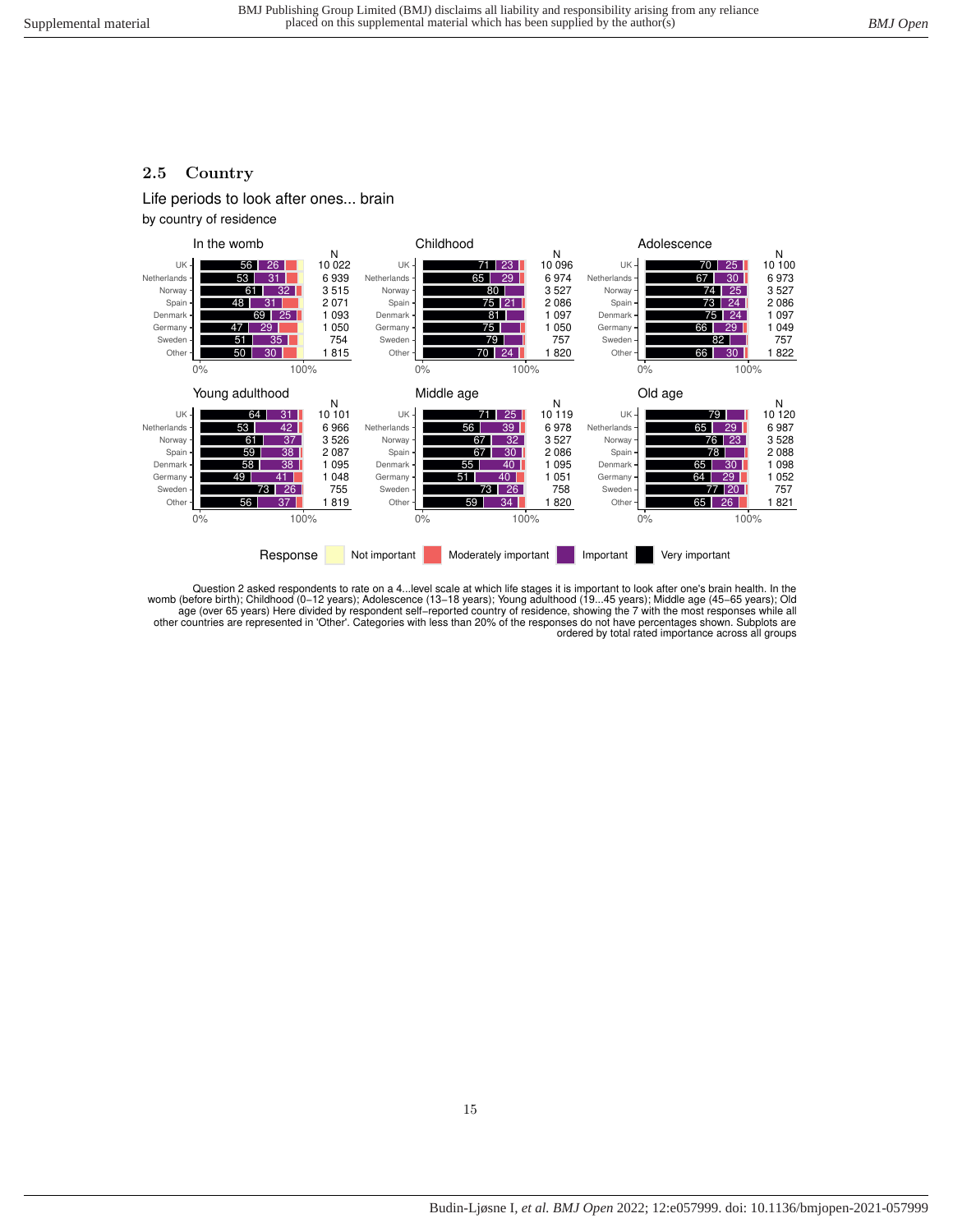#### <span id="page-15-0"></span>**2.6 Health experience/education**

Life periods to look after ones... brain

By reported education or work experience in health care



Question 2 asked respondents to rate on a 4…level scale at which life stages it is important to look after one's brain health. In the<br>womb (before birth); Childhood (0–12 years); Adolescence (13–18 years); Young adulthood age (over 65 years) Here divided by having education or work experience in health care. Categories with less than 20% of the responses do not have percentages shown.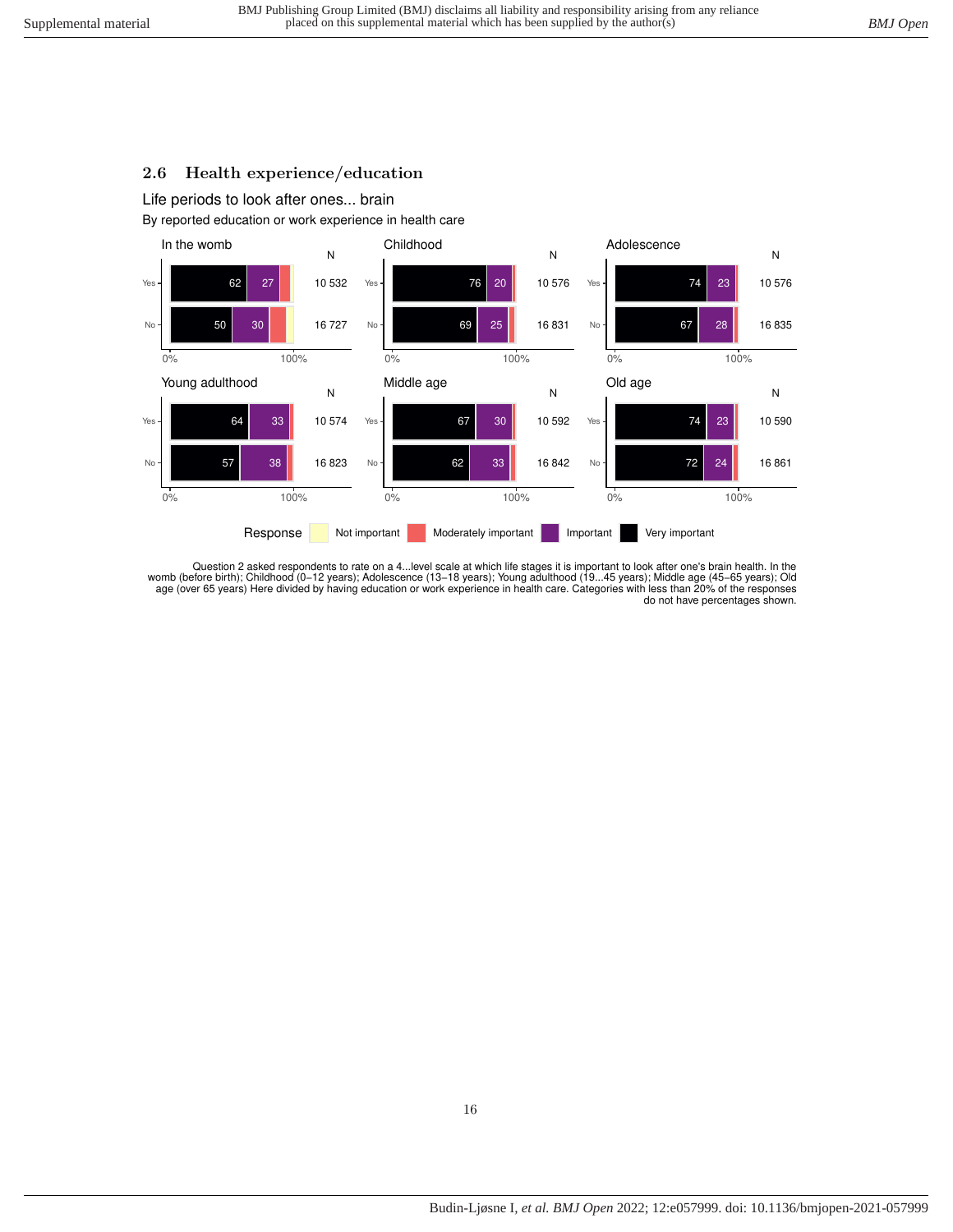#### <span id="page-16-0"></span>**2.7 Cognitive health**

<span id="page-16-1"></span>**2.8 Mental health**

Life periods to look after ones... brain





Question 2 asked respondents to rate on a 4...level scale at which life stages it is important to look after one's brain health. In the womb (before birth); Childhood (0–12 years); Adolescence (13–18 years); Young adulthood (19...45 years); Middle age (45–65 years); Old<br>age (over 65 years) Here divided by self–reported rating of cognitive health. Categorie have percentages shown.

#### 61 25 56 29 52 31 56 26  $54$  26 2 906 8 852 11 908 3 142 451 N Excellen Above average **Average** Below average Poor 0% 100% In the womb 76 73 22 69 25  $74$ 78 2 917 8 914 11 966 3 157 453 N Excellent Above average Average Below average Poor 0% 100% Childhood 73 23 71 26 68 29 72 75 2 918 8 913 11 967 3 159 454 N **Excellent** Above average Average Below average Poo 0% 100% Adolescence 64 31 61 35 57 38 59 36 64 30 2 920 8 910 11 957 3 156 454 N Excellent Above average Average Below average Poo 0% 100% Young adulthood 69 27 65 31 62 34 63 32 67 26 2 923 8 917 11 978 3 163 453 N Excellent Above average Average Below average Poor 0% 100% Middle age 78 74 22 25 71 24 73 2 925 8 925 11 988 3 161 452 N Excellent Above average Average erage Poor 0% 100% Old age Response Not important Moderately important Important Very important by self−reported rating of mental health

Question 2 asked respondents to rate on a 4…level scale at which life stages it is important to look after one's brain health. In the<br>womb (before birth); Childhood (0–12 years); Adolescence (13–18 years); Young adulthood age (over 65 years) Here divided by self−reported rating of mental health. Categories with less than 20% of the responses do not have percentages shown.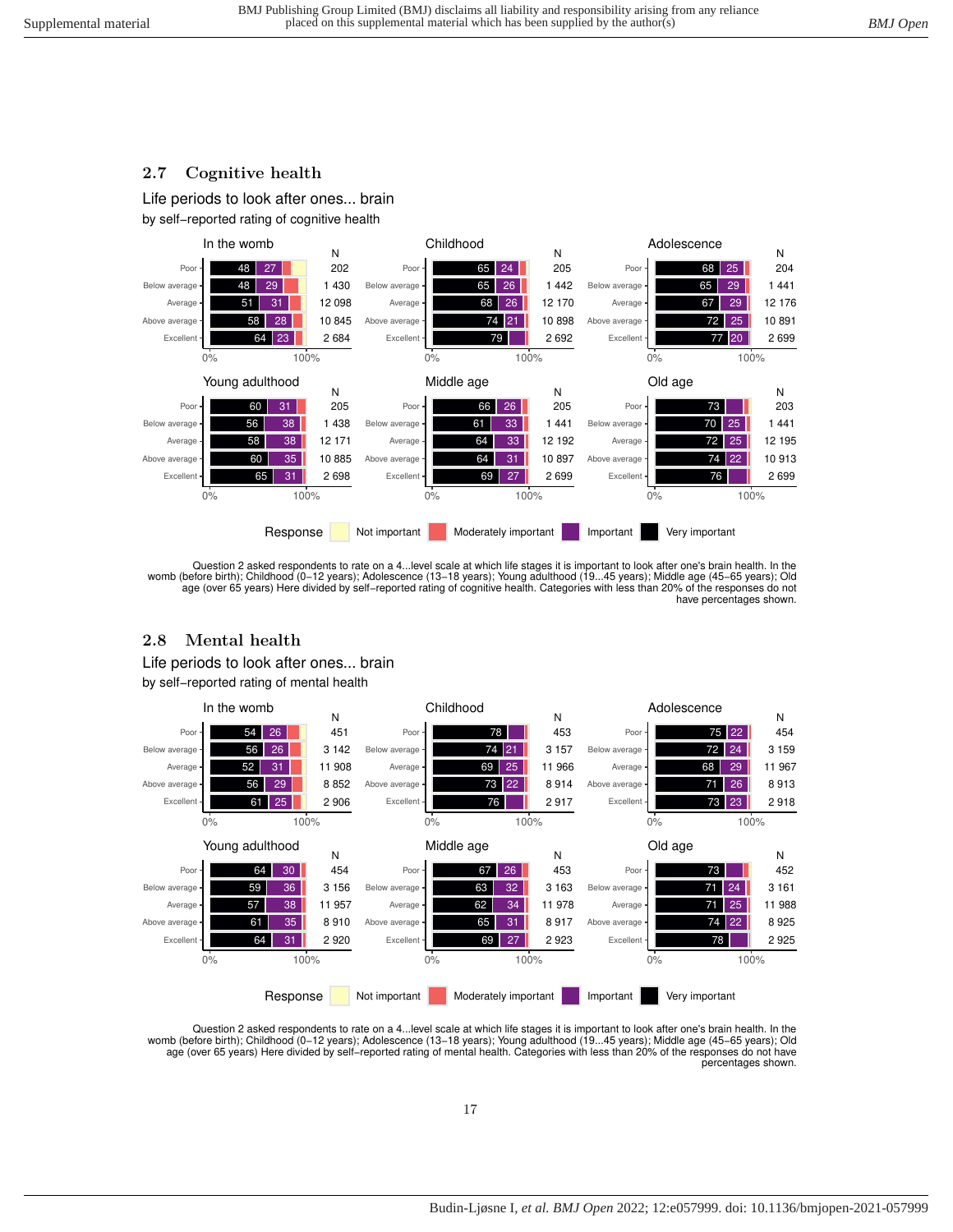#### <span id="page-17-0"></span>**2.9 Illness**

Life periods to look after ones... brain

by experience of long−standing illness, disability, or health problem



Question 2 asked respondents to rate on a 4...level scale at which life stages it is important to look after one's brain health. In the womb (before birth); Childhood (0−12 years); Adolescence (13−18 years); Young adulthood (19...45 years); Middle age (45−65 years); Old age (over 65 years) Here divided whether they had experience with long−standing illness, disability, or health problem. Categories with less than 20% of the responses do not have percentages shown.

#### <span id="page-17-1"></span>**2.10 Brain disease care**

by experience of taking care of family member with brain disease Life periods to look after ones... brain



Question 2 asked respondents to rate on a 4...level scale at which life stages it is important to look after one's brain health. In the<br>womb (before birth); Childhood (0–12 years); Adolescence (13–18 years); Young adulthoo less than 20% of the responses do not have percentages shown.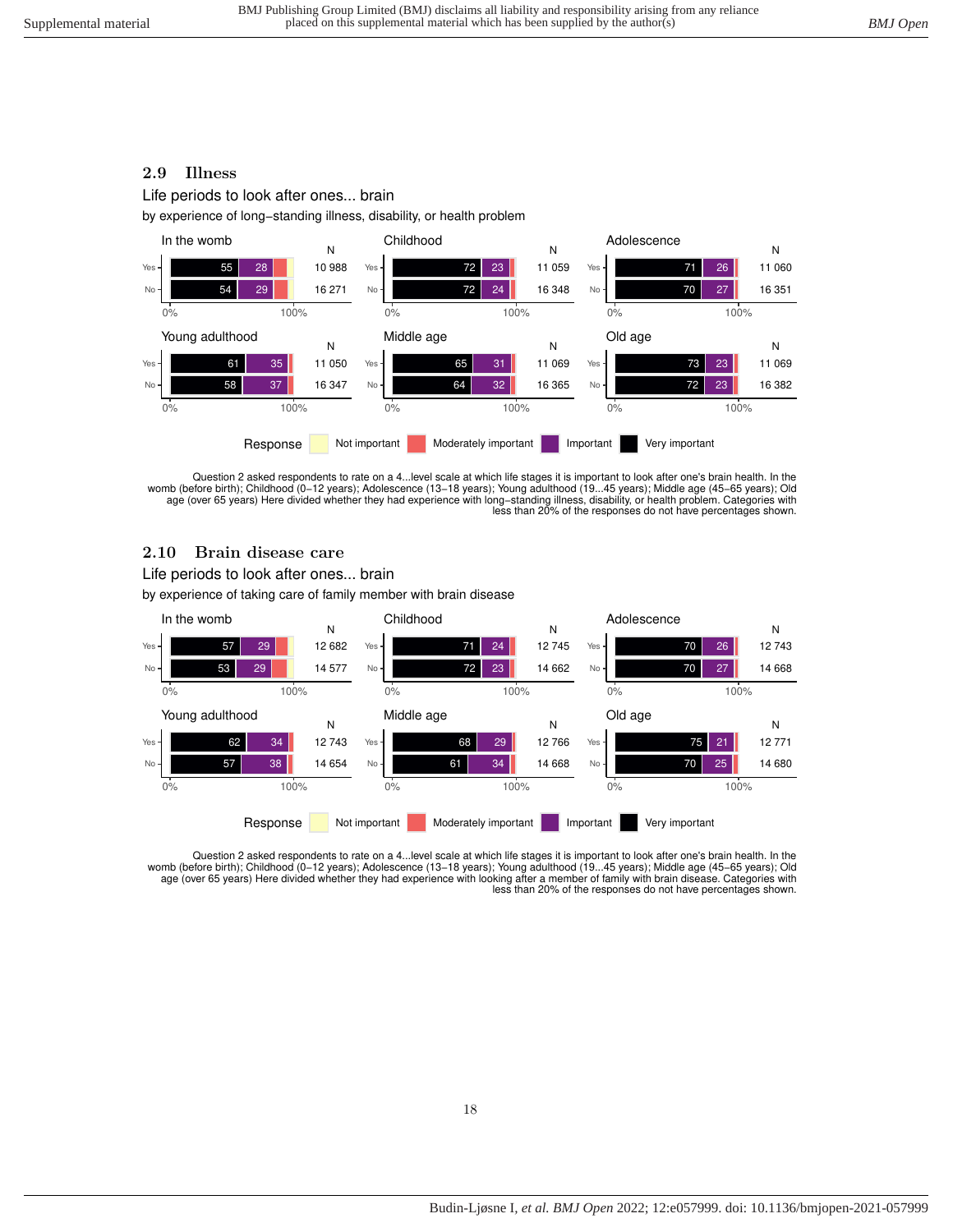## <span id="page-18-0"></span>**2.11 Research participation**

Life periods to look after ones... brain

By experience of brain research participation



Question 2 asked respondents to rate on a 4...level scale at which life stages it is important to look after one's brain health. In the womb (before birth); Childhood (0–12 years); Adolescence (13–18 years); Young adulthood (19…45 years); Middle age (45–65 years);<br>Old age (over 65 years) Here divided whether they have participated in brain research pro responses do not have percentages shown.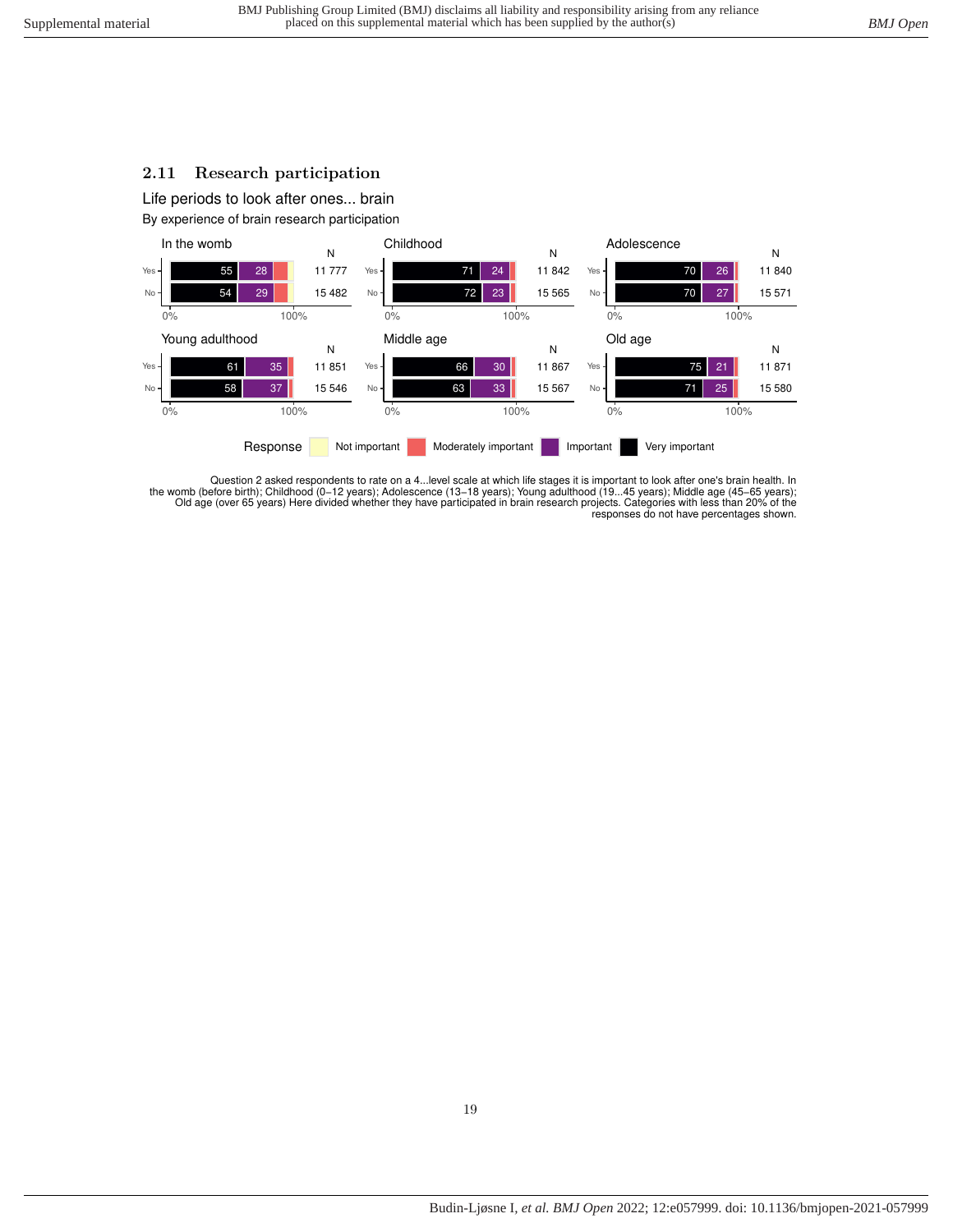# <span id="page-19-1"></span><span id="page-19-0"></span>**3 Question 3**

## **3.1 Overall**

Diseases/disorders associated with the brain



Respondents were given the option to tick boxes with the diseases presented above to indicate which ones they associated with the<br>brain. They were allowed to select as many categories as they wished. The question was optio of the diseases with the brain, or if they simply did not wish to respond.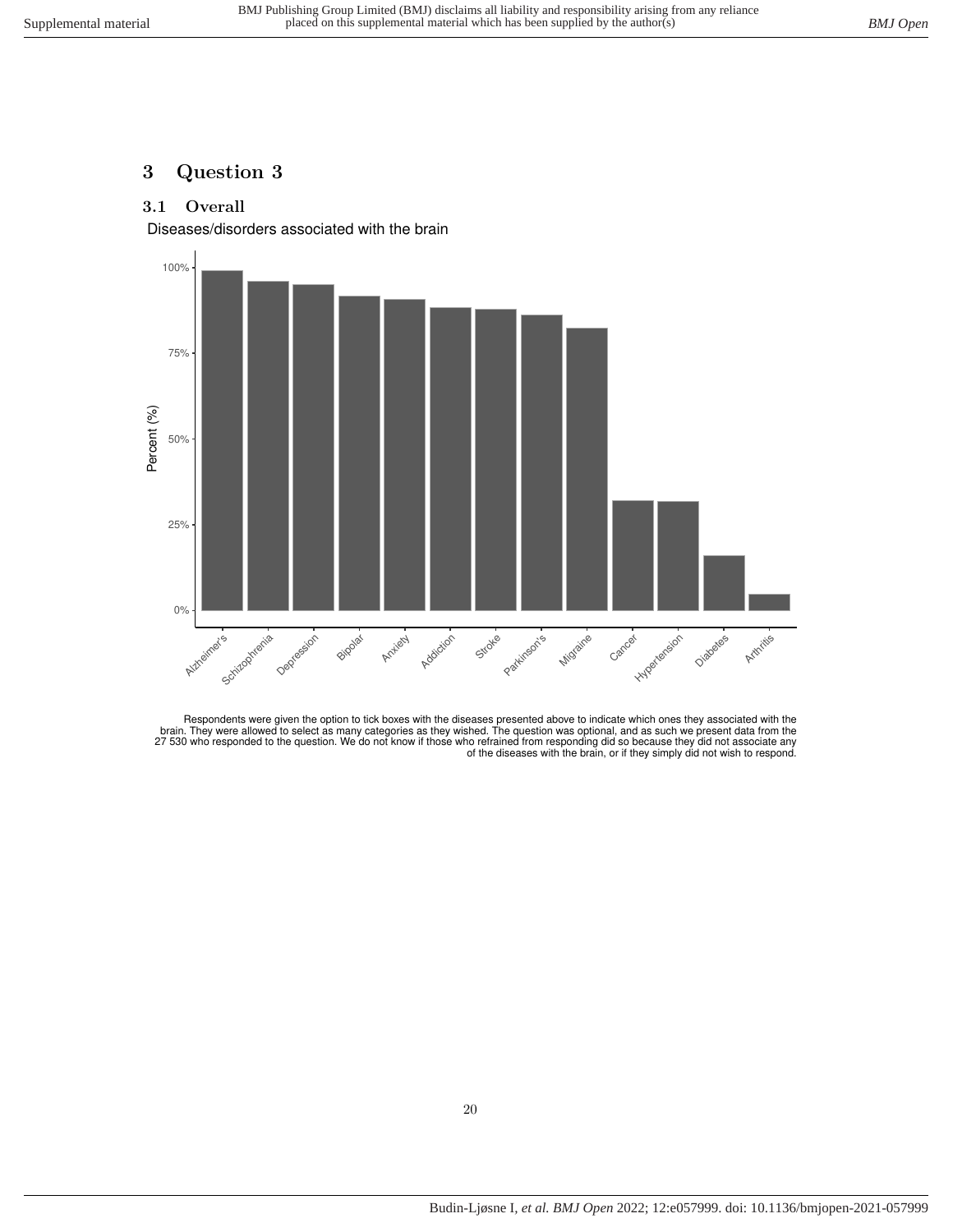#### <span id="page-20-0"></span>**3.2 Gender**

Diseases/disorders associated with the brain





Respondents were given the option to tick boxes with the diseases presented above to indicate which ones they associated with the brain. They were allowed to select as many categories as they wished. The question was optio subplots due to missing answers.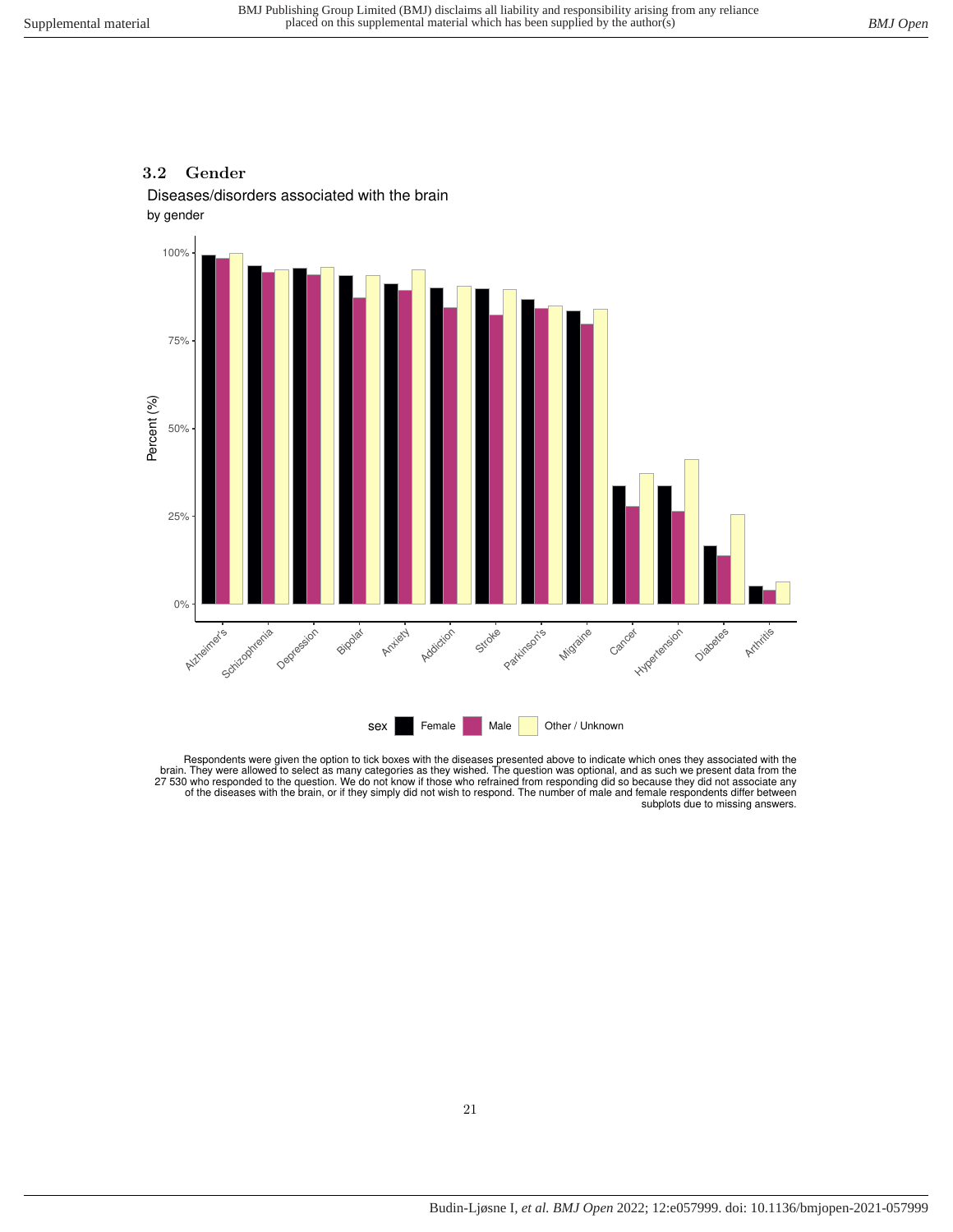#### <span id="page-21-0"></span>**3.3 Age groups**

by age groups Diseases/disorders associated with the brain



Respondents were given the option to tick boxes with the diseases presented above to indicate which ones they associated with the<br>brain. They were allowed to select as many categories as they wished. The question was optio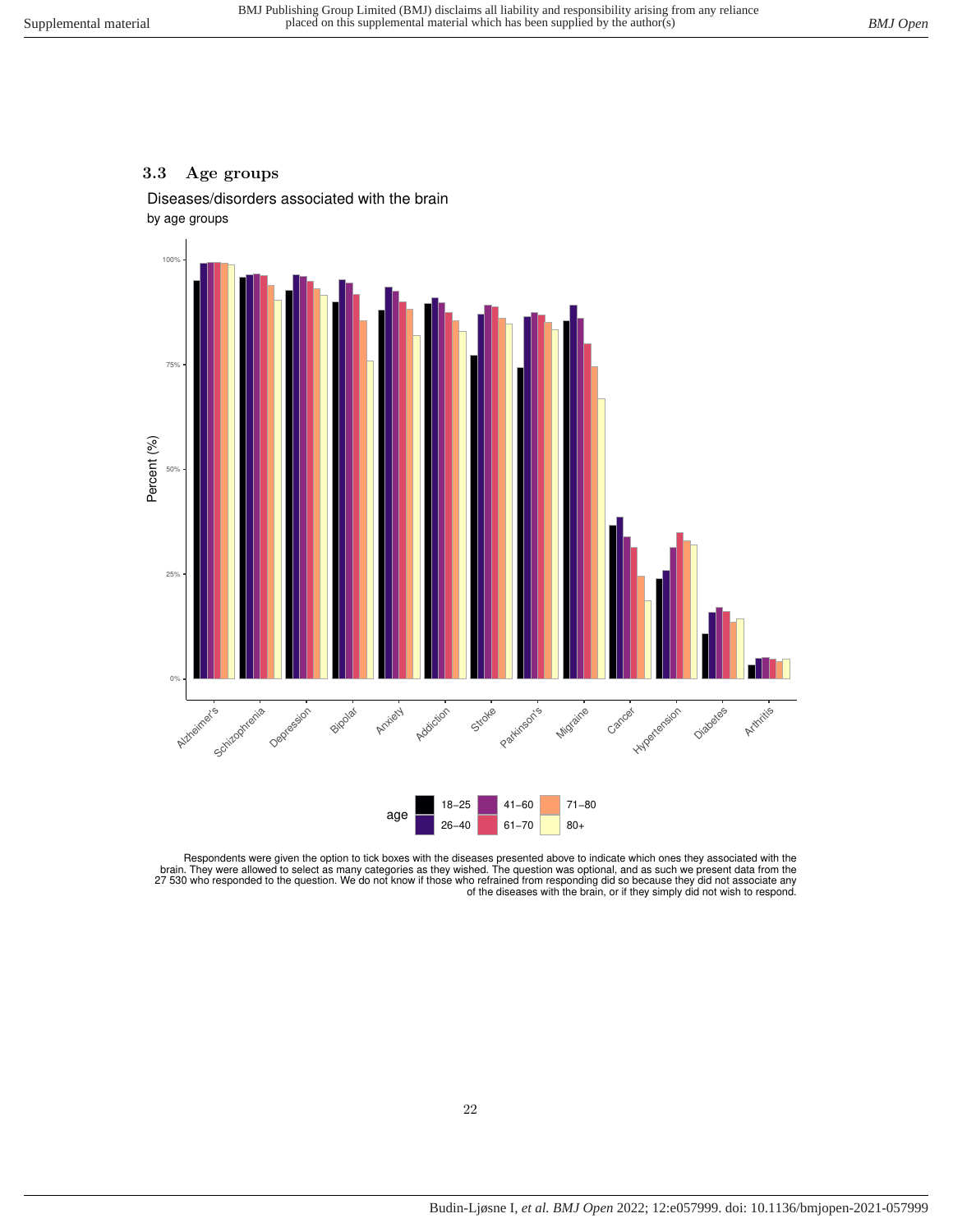#### <span id="page-22-0"></span>**3.4 Education**

Diseases/disorders associated with the brain





Respondents were given the option to tick boxes with the diseases presented above to indicate which ones they associated with the brain. They were allowed to select as many categories as they wished. The question was optio the respondents associated the diseases with the brain.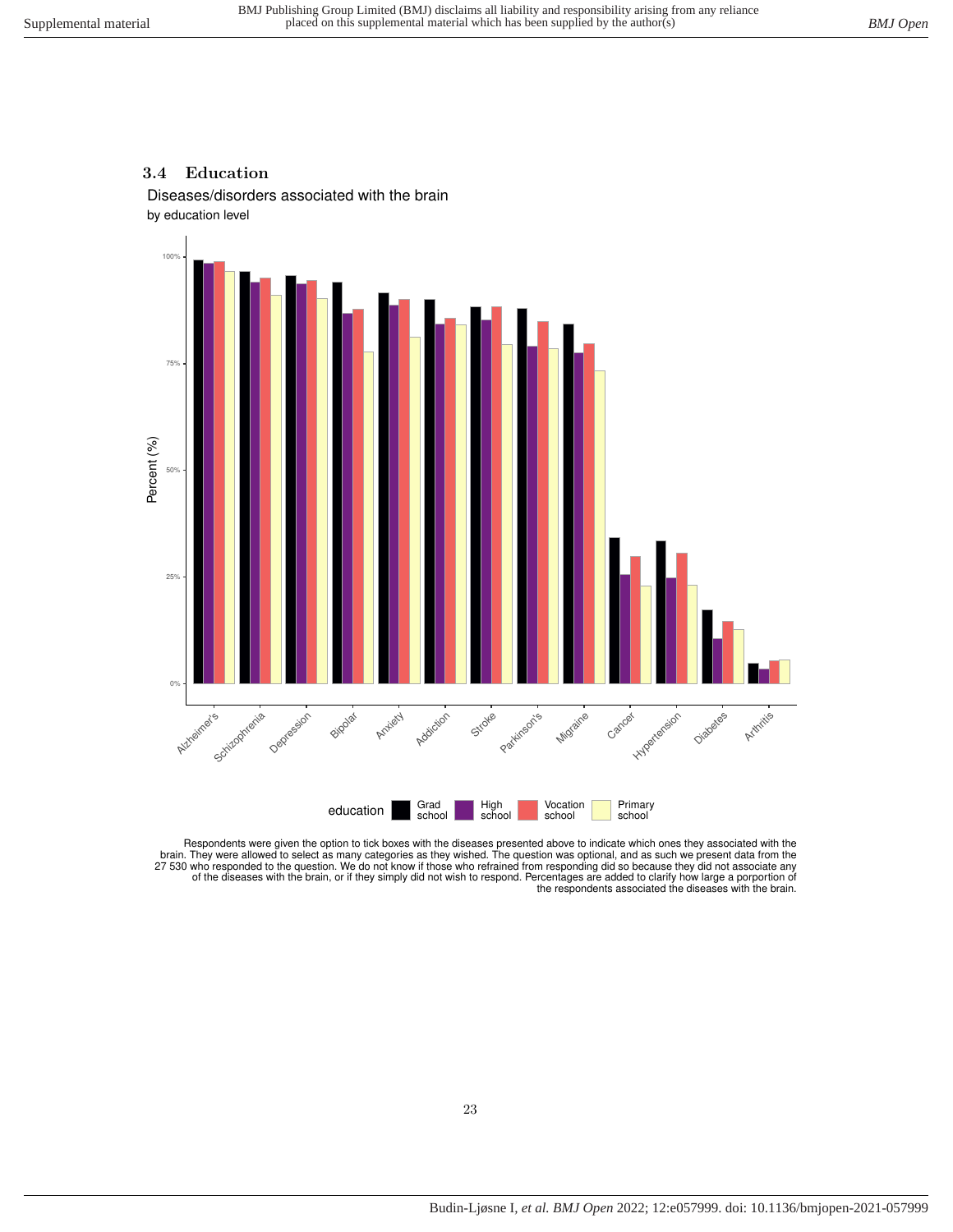#### <span id="page-23-0"></span>**3.5 Country**

by country of residence Diseases/disorders associated with the brain



Respondents were given the option to tick boxes with the diseases presented above to indicate which ones they associated with the brain. They were allowed to select as many categories as they wished. The question was optional, and as such we present data from the<br>27 530 who responded to the question. We do not know if those who refrained from respond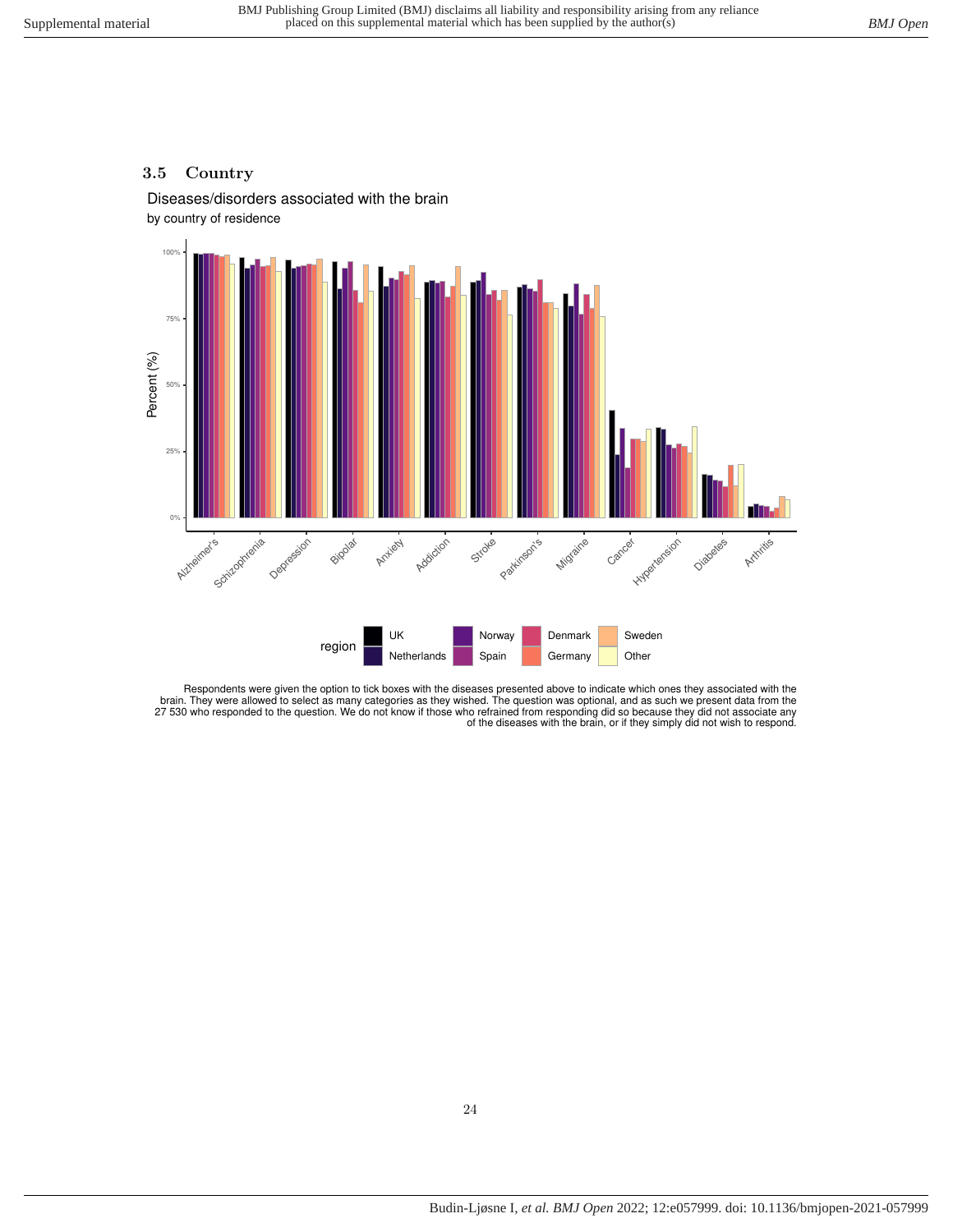## <span id="page-24-0"></span>**3.6 Health care experience/education**

by reported education or work experience in health care... Diseases/disorders associated with the brain



Respondents were given the option to tick boxes with the diseases presented above to indicate which ones they associated with the<br>brain. They were allowed to select as many categories as they wished. The question was optio 27 530 who responded to the question. We do not know if those who refrained from responding did so because they did not associate any<br>.of the diseases with the brain, or if they simply did not wish to respond.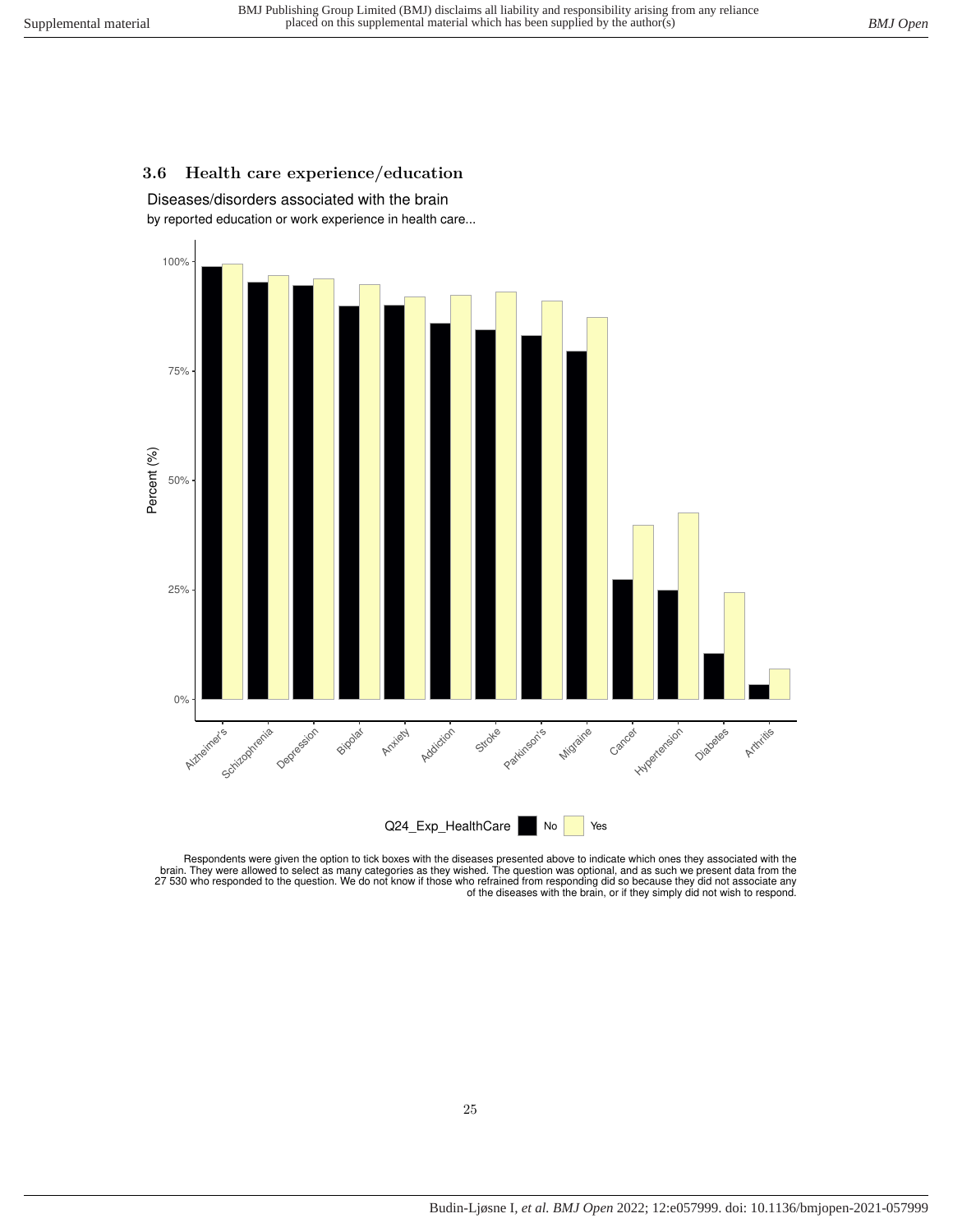#### <span id="page-25-0"></span>**3.7 Cognitive health**

by self−rated cognitive health Diseases/disorders associated with the brain



Respondents were given the option to tick boxes with the diseases presented above to indicate which ones they associated with the<br>brain. They were allowed to select as many categories as they wished. The question was optio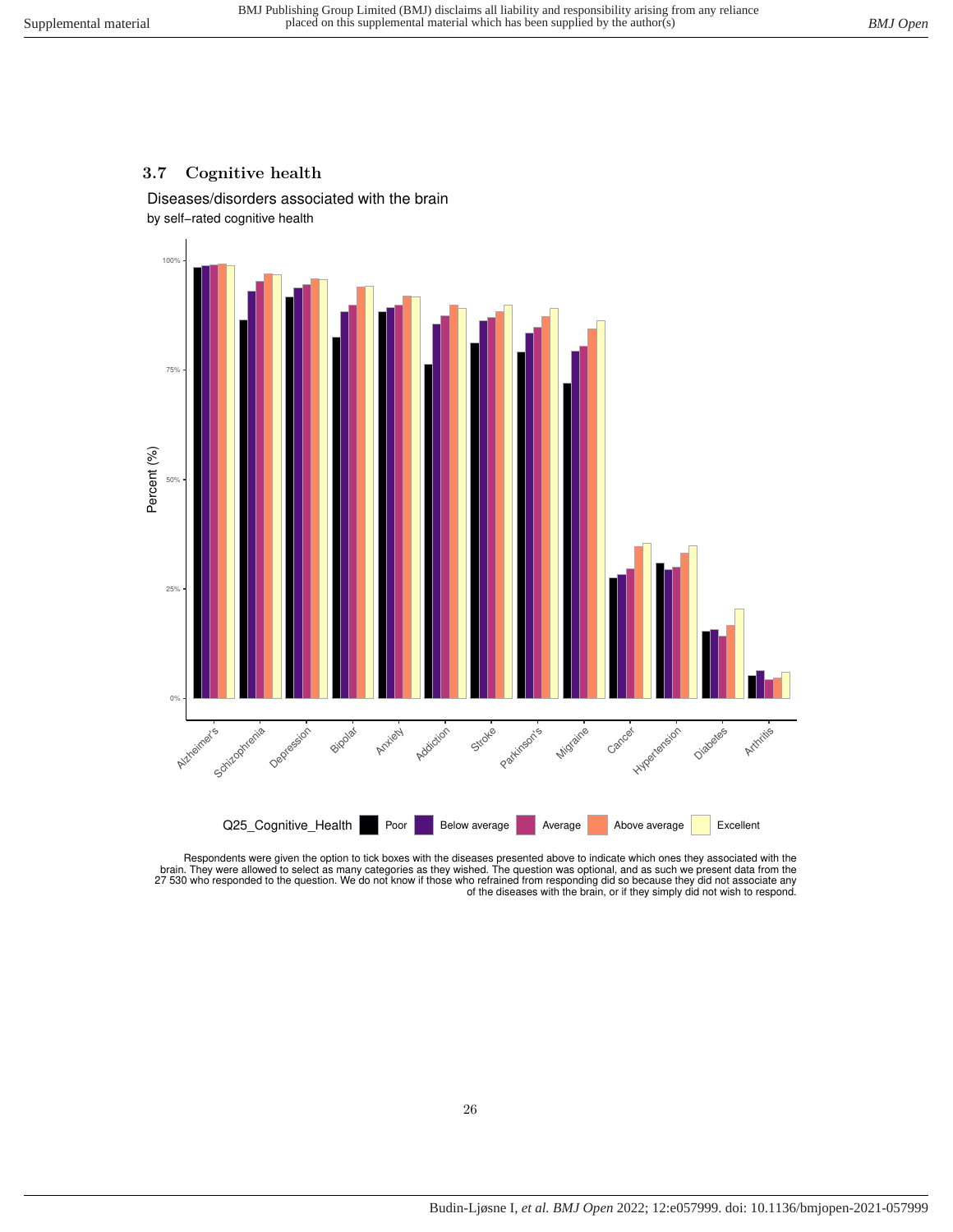#### <span id="page-26-0"></span>**3.8 Mental health**

Diseases/disorders associated with the brain

by self−rated mental health



Respondents were given the option to tick boxes with the diseases presented above to indicate which ones they associated with the brain. They were allowed to select as many categories as they wished. The question was optional, and as such we present data from the<br>27 530 who responded to the question. We do not know if those who refrained from respond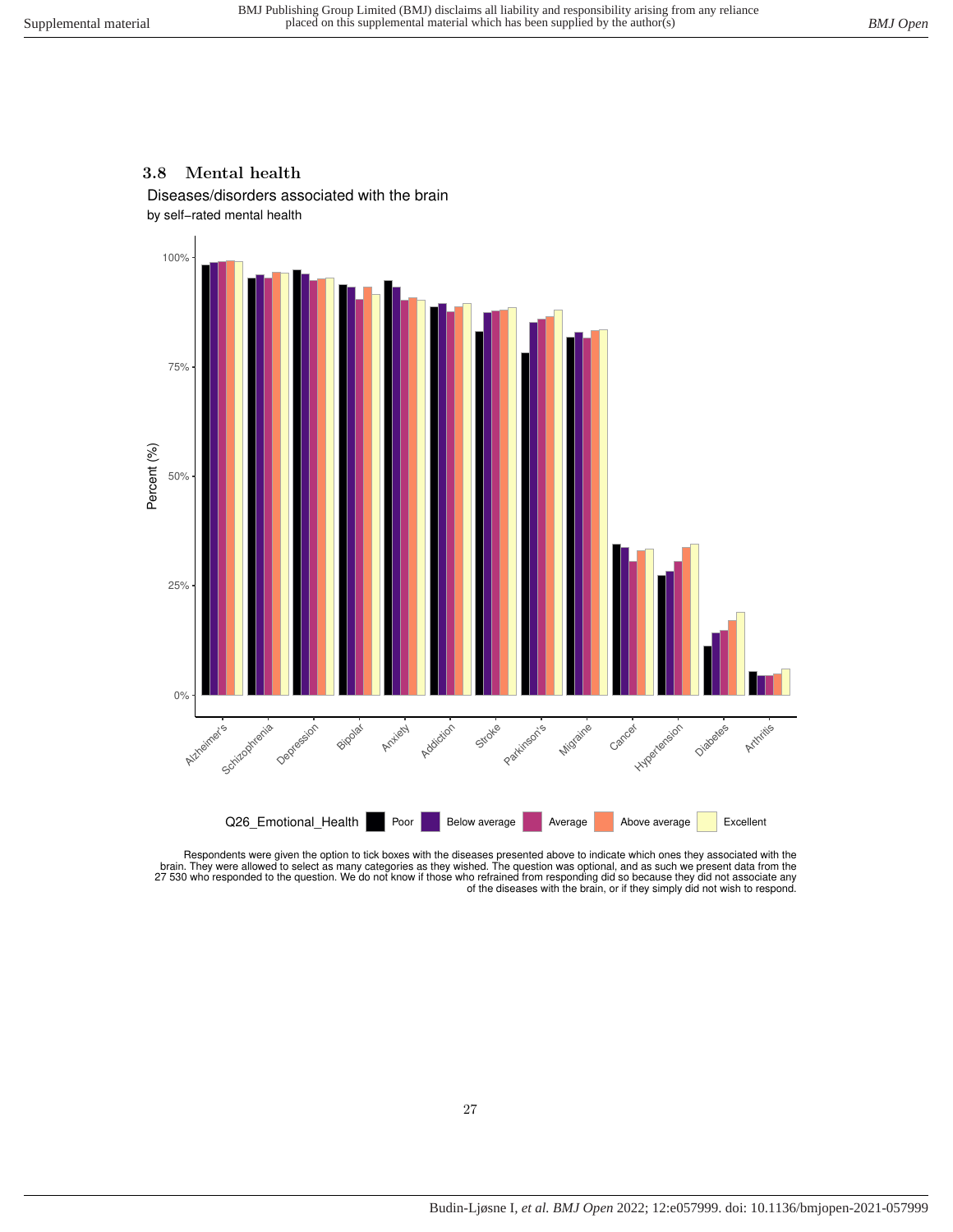#### <span id="page-27-0"></span>**3.9 Illness**

Diseases/disorders associated with the brain

by experience of long−standing illness, disability or health problem



Respondents were given the option to tick boxes with the diseases presented above to indicate which ones they associated with the brain. They were allowed to select as many categories as they wished. The question was optio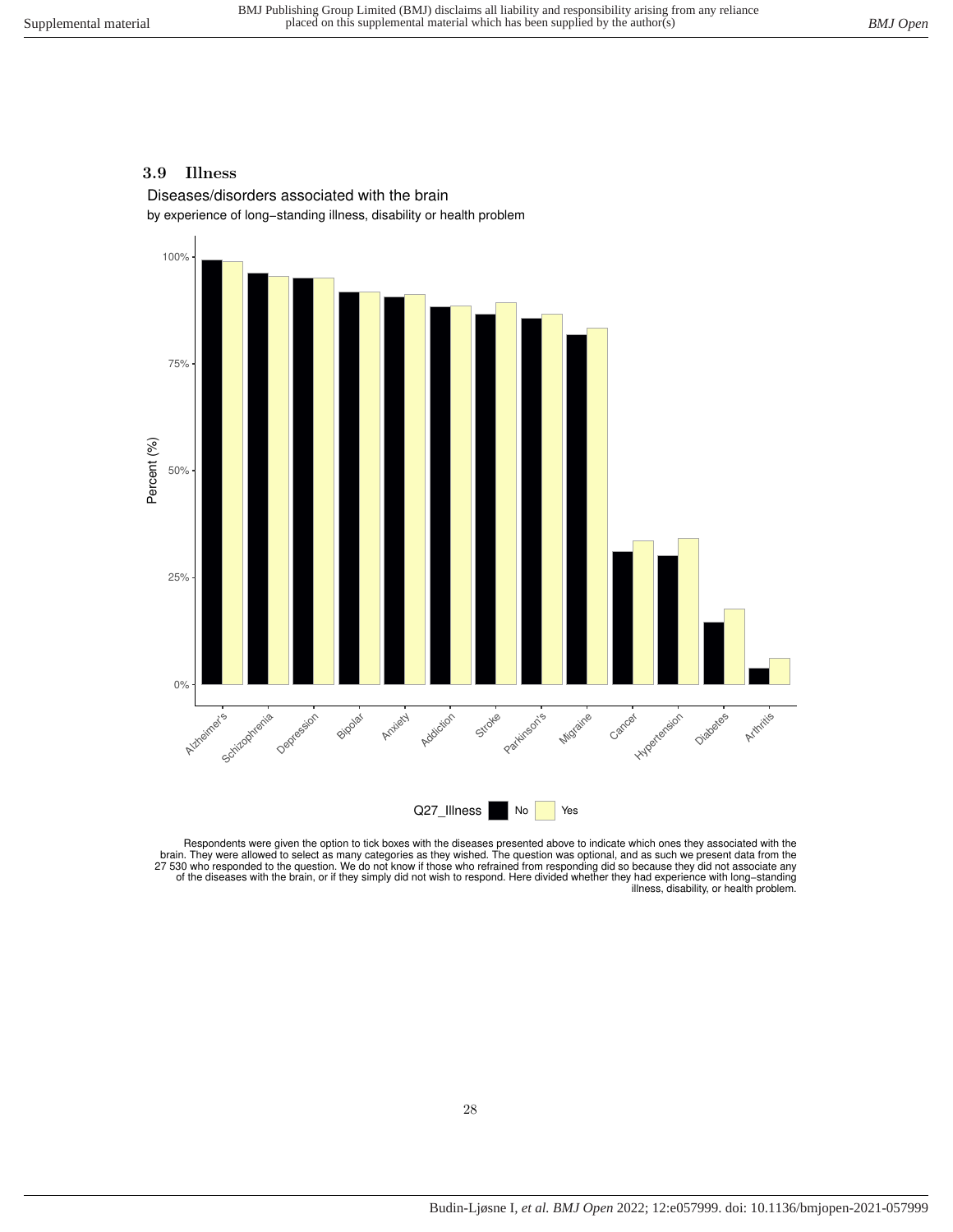### <span id="page-28-0"></span>**3.10 Brain disease care**

Ratings of factors influencing brain health

by experience of taking care of family member with brain disease



Respondents were given the option to tick boxes with the diseases presented above to indicate which ones they associated with the brain. They were allowed to select as many categories as they wished. The question was optio a member of family with brain disease.